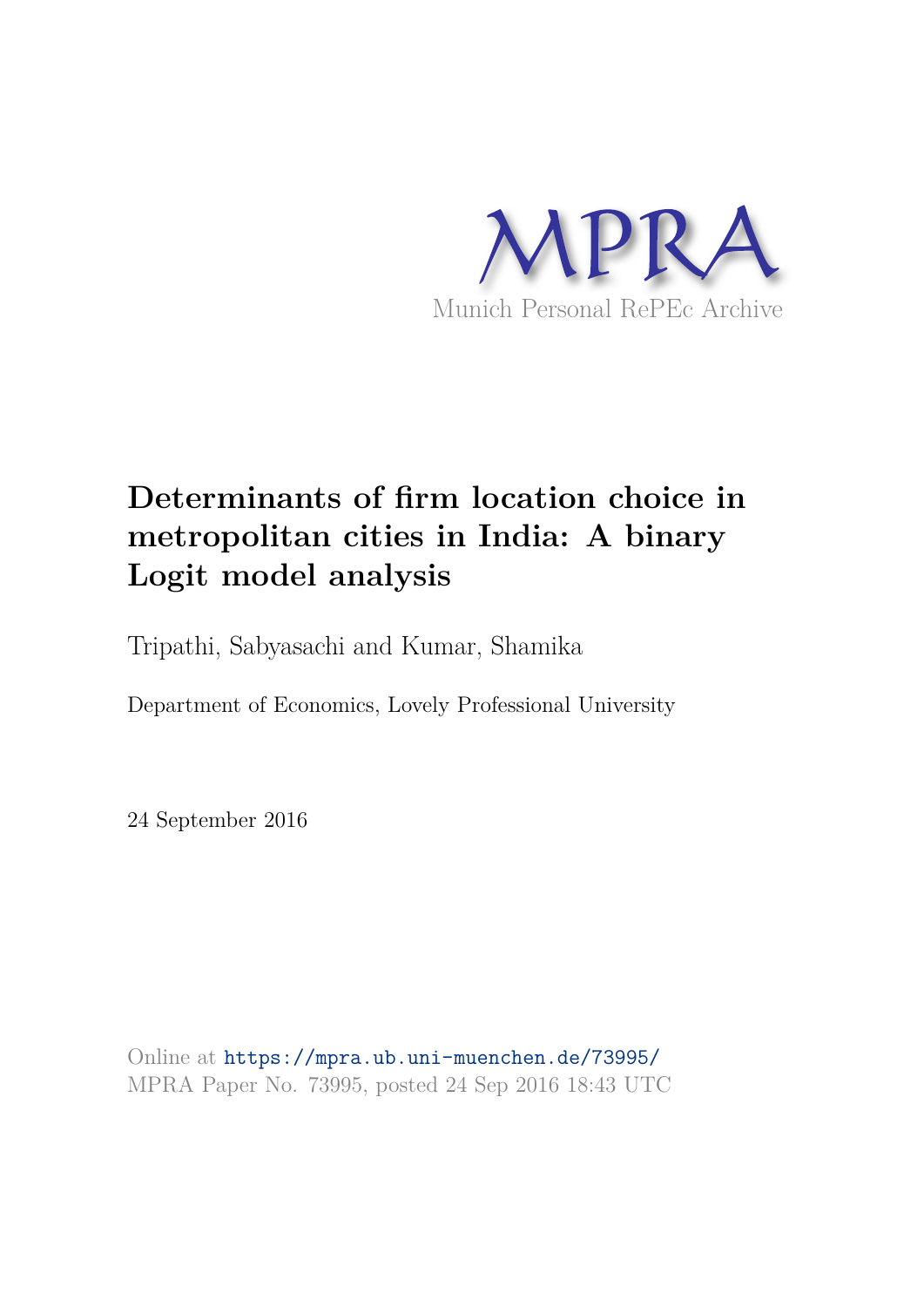## **Determinants of firm location choice in metropolitan cities in India: A binary Logit model analysis**

## **Sabyasachi Tripathi**\* **Shamika Kumar**\*\*

## **Abstract:**

The present paper tries to investigate the economic determinants of firm location choice in the metropolitan/large cities in India by considering firm those are using FDI (i.e., more than 10 percent of foreign investment) in 2012-13. For the analysis binary Logit model is used in this paper by taking firm level data from Capital Line database, Prowess database provided by CMIE (Centre for Monitoring Indian Economy) and Ace Equity plus database. The empirical estimations shows that total value of output, capital, and exports have a negative effect on firm location choice in the large cities. On the other hand, total value of working capital, operating profits, age of the firm, fixed assets, material cost, and sales of a firm have a positive effect on firm location choice in the large cities in India. However, the effect of percentage of FDI and total value of imports is found to be statistically insignificant on the firm's location choice. Finally, the paper discusses several policies in terms of location choice of firms in the large cities such as higher level of infrastructure investment, etc. for higher and sustainable industry lead urban development in India.

**Key Wards:** Location choice, firm location, Metropolitan cities, India

**JEL Classifications:** R3, R12, R58

<sup>\*</sup> Assistant Professor, Department of Economics, Lovely Professional University, Email; sabya.tripathi@gmail.com; Phagwara, Punjab 144411.

<sup>\*</sup>Assistant Professor, Department of Economics, Lovely Professional University, Email; shamika.12967@lpu.co.in; Phagwara, Punjab 144411.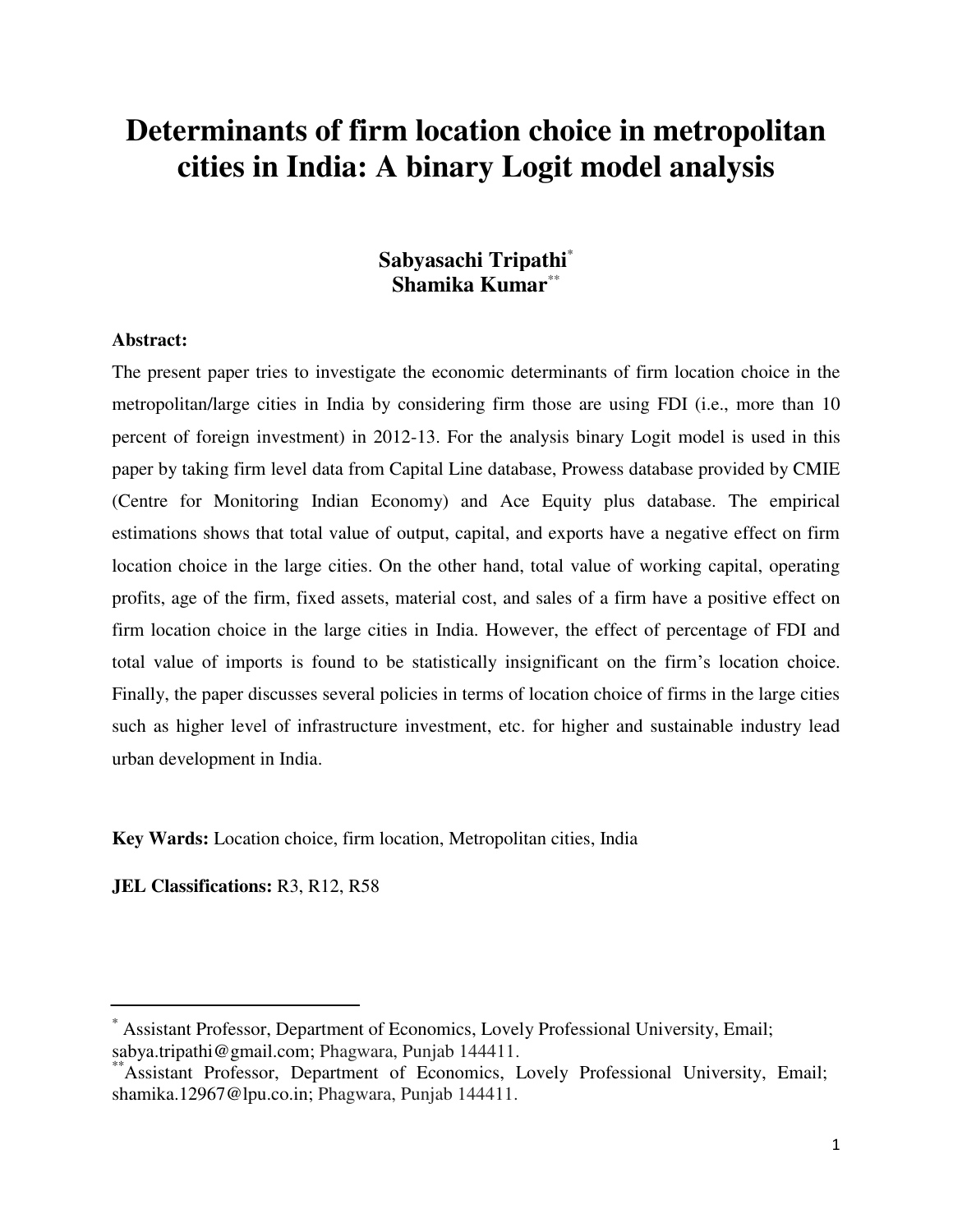## **I. INTRODUCTION**

In the recent decades India has emerged as one of the fastest growing economy in the world. Since 1991, the regulatory environment in the context of foreign direct investment has been consistently eased for making India as one of the investment friendly nations in the world. In fact the "Make in India" program launched by the newly elected government of India in September 2014 is one among the several governmental initiatives aimed at making India more investorfriendly. The main goal of this program is to encourage national and multi-national companies to manufacture their products in India. This means that this policy has further eased the regulatory environment in order to attract Foreign Direct Investment (FDI) in India. As per the data provided by World Development Indicator, FDI flows to India increased from US\$ 28 billion in 2013 to US\$ 44 billion in 2015 which is indeed a 57% increase. On the other hand, FDI (net inflows as % of GDP) in India was 2.1 % in 2015 whereas for China it was 2.3%. Make in India program mainly focuses on twenty-five sectors (e.g., Automobiles, Construction, Pharmaceuticals, etc) of the economy by allowing  $100\%$  FDI in most of these sectors.<sup>1</sup> This has resulted in improved ranking in the World Bank's ease of doing business index where India is ranked  $130<sup>th</sup>$  out of 189 countries as of 2016 whereas it was ranked  $134<sup>th</sup>$  in the 2015 index. Moreover, out of 17 cities, World Bank's Doing Business in India Index in 2009 ranked Ludhiana in the first position and Kolkata in the last position followed by New Delhi at 6th and Mumbai at 10th as the easiest cities to do business in India. India's ranking among the world's 10 largest manufacturing countries has also improved by three places to sixth position in 2015.<sup>2</sup>

In sum, 'Make in India' program will help India to become a global manufacturing hub by increasing the contribution of the manufacturing sector to 25% of the GDP by the year 2025 from its current 16%. Among the different initiatives, promotion of foreign direct investment is one of the major one. Manufacturing sector is crucial for development of the economy by providing higher employment opportunities. As per the Annual Survey of Industries (ASI) data, the number of persons working in manufacturing sector has increased from an average 7.95 million in 1981-91 to an average 8.98 million during 1991-2001, 13.4 million in 2011-12, but

l

 $1$  More details about the 'Make in India' program can be found in the following web link:

http://www.makeinindia.com/home

 $2^{2}$  According to 'The Yearbook' a report by United Nations Industrial Development Organization (UNIDO).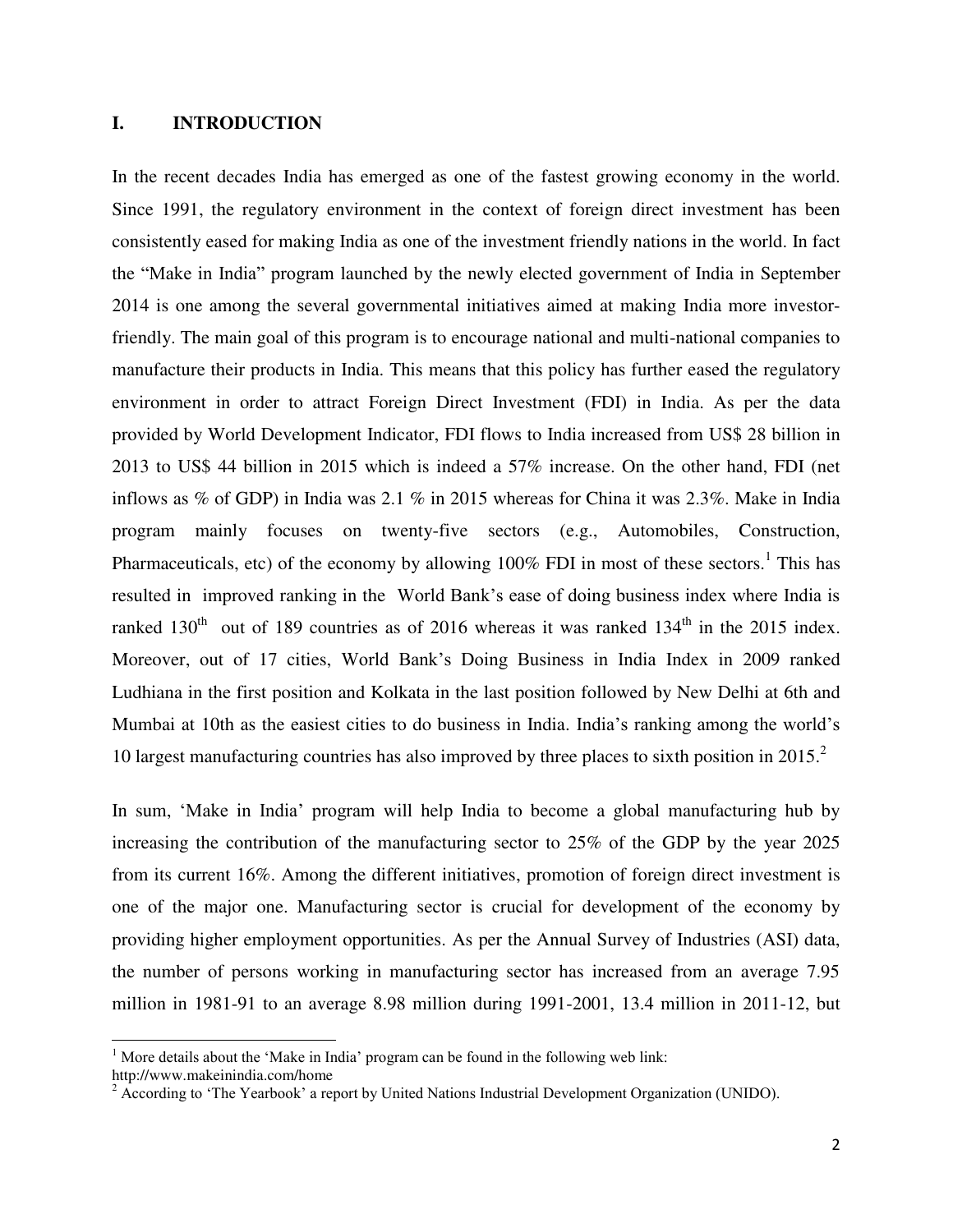decreased marginally to 12.95 million in 2012-13.<sup>3</sup> However, manufacturing sector accounts for a small share in total employment. The latest data from  $68<sup>th</sup>$  round of National Sample Survey (NSS) indicates a revival in employment growth in manufacturing from 11% in 2009-10 to 12.6% in 2011-12. On the other hand, NSS data also shows that employment in manufacturing sector increased marginally from 44 million in 1999-2000 to 48.54 million in 2009-10 but lowered to less than 55.77 million in 2004-05. Most importantly, India Labour and Employment Report (IHD, 2014) indicates that employment in organized public manufacturing sector decreased from 18.52 lakh in 1991 to 10.16 lakh in 2011, i.e. a decrease of about 45%. On the other hand, employment in organized private sector increased from 44.8 lakh in 1991 to 53.97 lakh in 2011, i.e. an increase of over 20%.

Above discussion clearly shows that there is a significant rise in volatility in manufacturing sector in India from the perspective of employment, growth rate and its contribution to national GDP. Therefore, industrial unrest poses a challenge for industrial peace as it is detrimental to the growth of the manufacturing sector. IHD (2014) clearly highlighted that the manufacturing sector which has significant linkage effects with other sectors has not registered high growth rate of employment due to low growth of output and other institutional bottlenecks.

Now the question arises how we can improve the manufacturing growth in India. It is obvious that new FDI will help to set up new firms in India. In this context, the present papers tries to find out what determines the locational choice of firms in the metropolitan areas or cities in India.<sup>4</sup> It is important to note that the successful execution of 'Make in India' mission will rejuvenate the manufacturing sector not only by establishing new industries but also providing higher level of employment through lowering institutional bottlenecks. Therefore, the main aim of this paper is to see what factor/s actually contributes to location choice of firms in the large Indian cities.

In the recent decades, urbanization in India has increased at very fast pace. The unique feature of India's urbanization is that a major chunk of urban population is concentrated mainly in class I cities (those with population 1 lakh and more) which accounted for about 70% of the total urban population in 2011; this has led to 'Top heavy' urbanization in India. Presently, 31% of India's

l

<sup>&</sup>lt;sup>3</sup> http://mospi.nic.in/mospi\_new/upload/SYB2016/CH-32-LABOUR-EMPLOYMENT/ch32.pdf

<sup>&</sup>lt;sup>4</sup> In the rest of the paper we use large cities as synonymous to metropolitan cities or large agglomerations.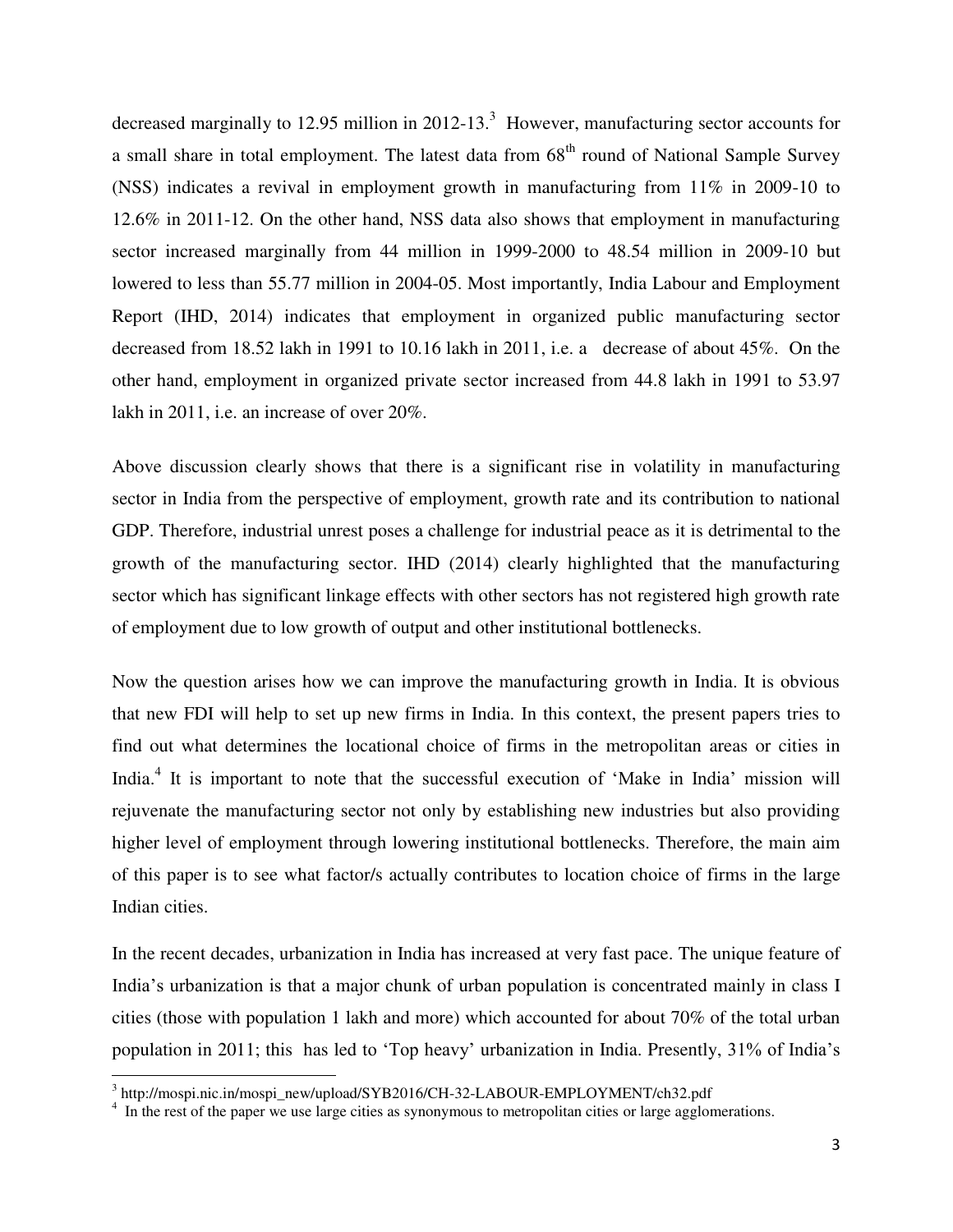population lives in urban area and their contribution account for over 63% of India's GDP. It is expected that by 2020, the contribution to GDP by urban sector in India will increase to 70- 75 %. The number of cities and towns in India has increased over time, i.e. from 1915 in 1901 to 7935 in 2011. Most importantly, number of class I cities increased from 24 in 1901 to 468 in 2011. The choice of urban locations for analysis is for the following reasons: First, urban centres provide a higher demand for manufactured goods than rural areas. Secondly, urban areas provide higher level infrastructure such as road, water, electricity, etc. which are essential to set up new industries. Finally, large cities (or agglomerations) have higher productivity, wages, and capital per worker (i.e., higher economies of agglomeration), and therefore, greater efficiency benefits (Duraton, 2008; World Bank, 2004). In addition, large cities provide the benefits of sharing (e.g. local infrastructure), matching (e.g. employers and employees), and learning (e.g. new technologies) (Duraton & Puga 2004). As the new industries will be using a higher percentage share of FDI, then obviously they would choose a location where they can have higher level of basic facilities as well as demand, which will ensure a higher level of profit for them. It is therefore fair to assume that large agglomerations will be the first choice of entrepreneurs for setting up manufacturing industries. Therefore, it is important to know which factors actually contribute to location choice by firm in the large cities in India.

The rest of the paper is organized as follows. The second section provides a brief review of literature. Sections 3 and 4 describe data base and the empirical framework for estimation of determinants. Results of estimations and discussion are made in sections 4 and 5, respectively. The last section presents the conclusion and policy implications.

## **II. Review of literature**

Among the theoretical literature, Lösch (1940) developed a general location theory (i.e., central place theory) by considering full general equilibrium of all locations and prices and argues that firms locate in such a way as to maximize profits. Krugman (1995) extended the central place explanation by considering market size, agglomeration and localization economies which actually determine the firm location choice. In addition to such market-based factors, Markusen (1999) added that policy related factors such as favoritism towards certain regions can also explain the location of industry.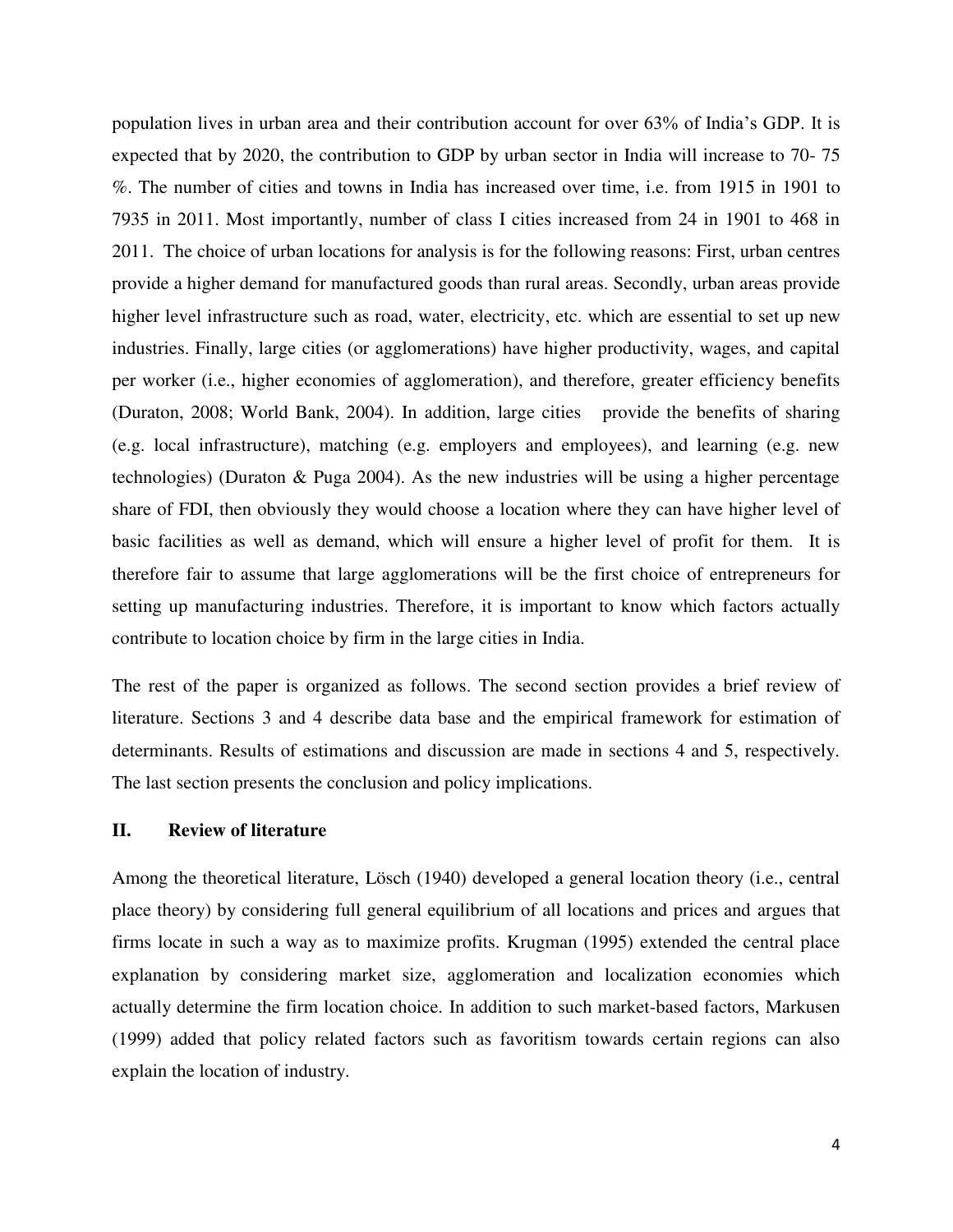New Economic Geography (NEG) pioneered by Krugman (1991) explained that there is an inherent advantage for firms or industries in locating in the large agglomerations as it provides a greater number of consumers with higher real wage (as consumers locate close to their suppliers which reduces transportation cost) and higher demand. Further, firm enjoys economics of scale by reducing fixed cost when they locate in the large agglomerations. It is beneficial for both consumers and firms to locate close to one another as increasing returns occur at the city level (Fujita, 2007). NEG models also predict that size of agglomeration (measured in terms of population) also depends on trade openness of a country because when a country trades less with rest of the world, the domestic transaction becomes more important and these transactions can, in general, be conducted more cheaply over shorter distances. This process is reversed when a country trades with the rest of the world (Krugman and Elizondo, 1996). In other words, when a country is less trade- liberalized, naturally, firms will produce output for the domestic consumers and will locate close to large agglomerations but when the country becomes more trade liberalized, some of the firms which produce output for the international market will move away from the large agglomeration s, and will locate in the hinterland or small towns to reap the advantage of low cost production derived from low land rent, wages etc. This result is empirically validated by Brülhart and Sbergami (2009) and Ades & Glaeser (1995).

In the context of India, Sridhar (2005) argued that infrastructure is an important determinant of firm location in the growth centres of India. Without proper infrastructure (power, telecom, roads and banking), many firms (even some representing local entrepreneurship) would not have located in the growth centers. Rajaraman et al. (1999) found that abundance of power was an important factor attracting investment into major Indian states during the eighties. Mani et al. (1996) also estimated that power availability (rather than its price) reliable infrastructure and factors of production played a significant role in firm location decisions across major Indian states. Tulasidhar and Rao's (1986) analysis of a large number of medium- and large-scale industries in an Indian state indicate that the sales tax incentive, whichever way designed, was not the appropriate instrument to raise the level of investment or spread industries to backward areas.

World Bank (2002) examined the investment climate and the bottlenecks that deter private investment and productivity growth in India, based upon the World Bank's Firm Analysis and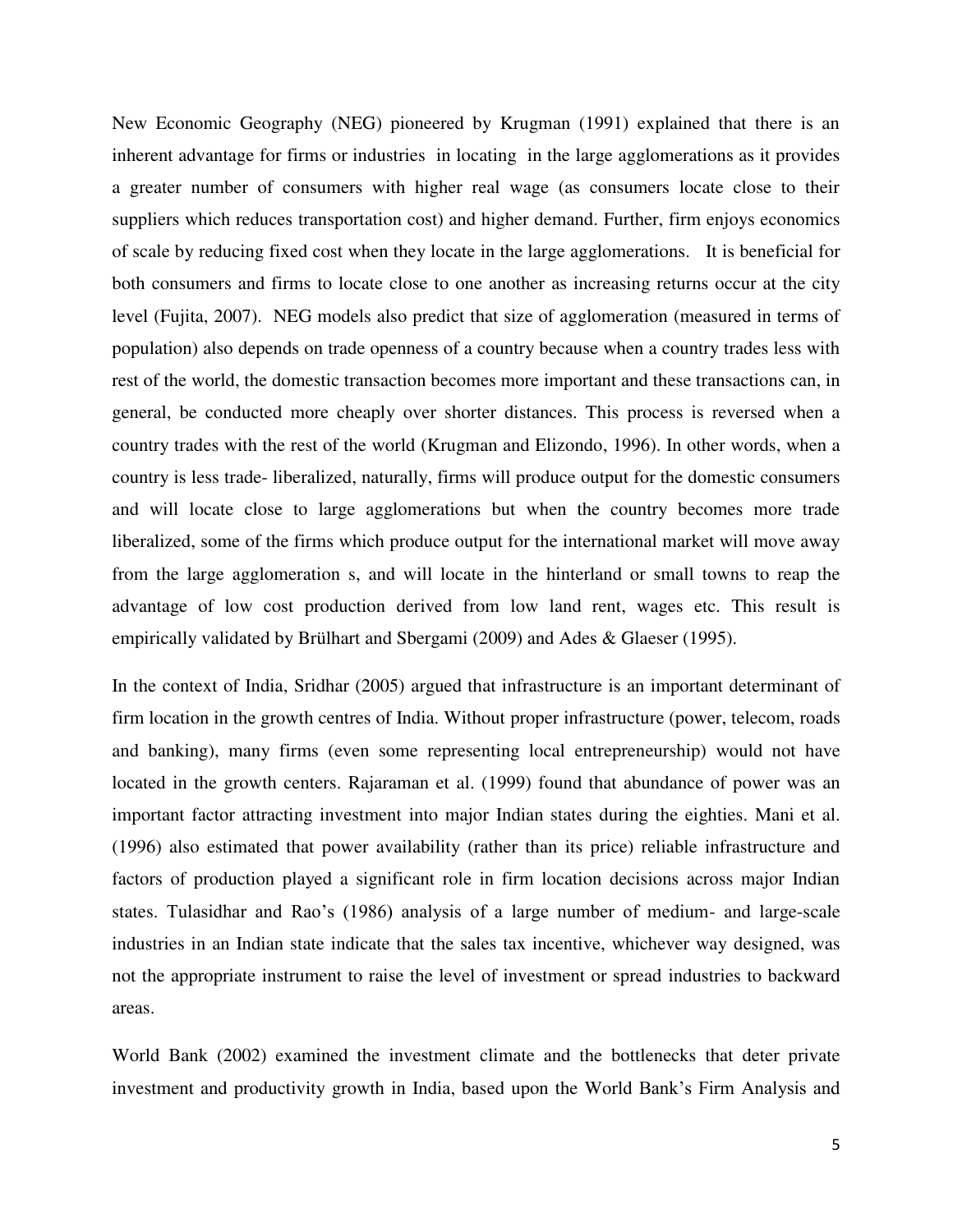Competitiveness Surveys (FACS). The study found that while China and India are both lowinflation countries, interest expenses account for a higher share of costs for Indian firms (12.3 per cent, relative to 5.9 per cent for Chinese firms). Meanwhile, freight as a percentage of traffic units is a mere 5 per cent in India compared to 79 per cent in China, highlighting the much poorer utilization of freight infrastructure in India.

Chakravorty et al. (2005) used the disaggregated industry location and size data from Mumbai, Kolkata, and Chennai, to analyze eight industrial sectors. The empirical results suggest that general urbanization economies are more important than localization economies for firm's location decisions. Lall et al. (2004) found that access to market through improvements in interregional infrastructure is an important determinant of firm level productivity, whereas benefits of locating in dense urban areas do not offset associated costs. Lall and Mengistae's (2005a) result showed that both the local business environment and agglomeration economies significantly influence business location choices across Indian cities. A plant-level study by Lall and Mengistae (2005b) in India's major industrial centers showed large productivity gaps across cities due to differences in agglomeration economies, degree of labor regulation, severity of power shortages, and market access. Lall et al. (2003) found that generalized urbanization economies (manifested in local economic diversity) provide agglomeration externalities that lead to industrial clustering in metropolitan and other urban areas in India. Chakravorty's (2003) findings provide evidence both of inter-regional divergence and intra-regional convergence, and suggest that concentrated decentralization is the appropriate framework for understanding industrial location in post-reform India. Lall and Chakravorty (2005) examined the contribution of economic geography factors to the cost structure of firms in eight industry sectors and showed that local industrial diversity is an important factor with significant and substantial cost-reducing effects.

Sridhar and Wan (2010) using large data sets—Investment Climate Surveys (ICS)—of firms surveyed by the World Bank investigated the determinants of firm location choice in cities by considering China, India, and Brazil. The study used Multinomial econometrics models by considering different independent variables, such as dummy variable pertaining to firms established in the post reform period, Firm's private ownership, dummy variable for capital city, proximity to inputs, firm size, dummy variable for exporter firm etc. They found that in the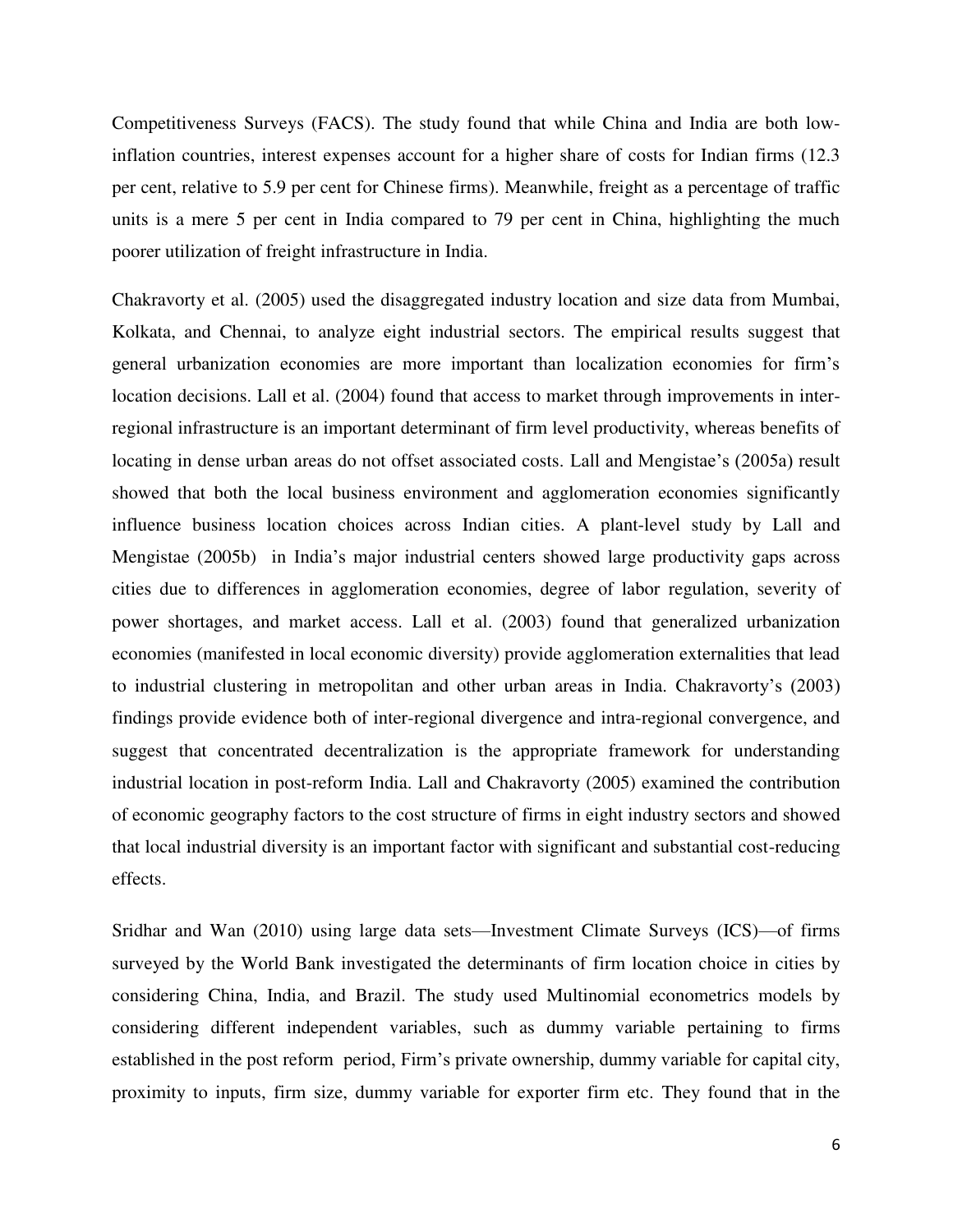Indian context, more labour-intensive firms tend to refrain from locating in medium-sized cities relative to smaller cities. Indian firms find capital cities attractive. Exporting firms prefer larger cities because the product value chain is better integrated in larger than in smaller cities. The labour regulation indicator has a significant and negative impact on the odds of a firm locating in a large city in India. Firm efficiency has a significant positive impact on the log odds of a firm locating in the large cities of India.

In regard to FDI's contribution to locational choice of firms in the city of Mexico, Jordaan (2012) using conditional Logit and nested Logit model found that the level of regional demand enhances the probability of a region being selected by new FDI firms, as do the regional level of schooling and labor quality. The regional level of wages impacts this probability. Further, the regional presence of agglomerations of manufacturing firms and distributors both increase the probability of a region being selected. Regional agglomerations of Mexican manufacturing firms and foreign-owned distributors have the largest positive effect.

In the context of India, Mukim and Nunnenkamp (2012) employed a discrete choice model and Poission regression model to analyze the location choices of foreign investors at Indian district level by taking a sample of about 19,500 foreign investment projects approved in 447 districts from 1991 to 2005. They found that foreign investors strongly prefer locations where other foreign investors are present. They are also attracted to industrially diverse locations and those with better infrastructure. Chakrabarti et al. (2012) examined the effect of infrastructure in 2001 on cumulative FDI flows into Indian districts during 2002-07. Using panel regressions that include state fixed effects, they employed a two-pronged identification strategy. First, they tested by netting out average (and maximum) FDI inflows into surrounding districts. Second, they exploited variation among different sectors within a district depending upon the sector's propensity to attract FDI. Finally, they found that FDI inflows remain insensitive to changes in infrastructure till a threshold is reached; thereafter, FDI inflows increase steeply with an increase in infrastructure. A theoretical explanation for the finding the present study that a threshold level of public infrastructure is required to attract FDI, is offered by Haaland and Wooton (1999) and Kellenberg (2007).

A study by Morris (2004), in the context of regional determinants of foreign direct investments in India, and the case of Gujarat in particular, argued that for all investments (other than those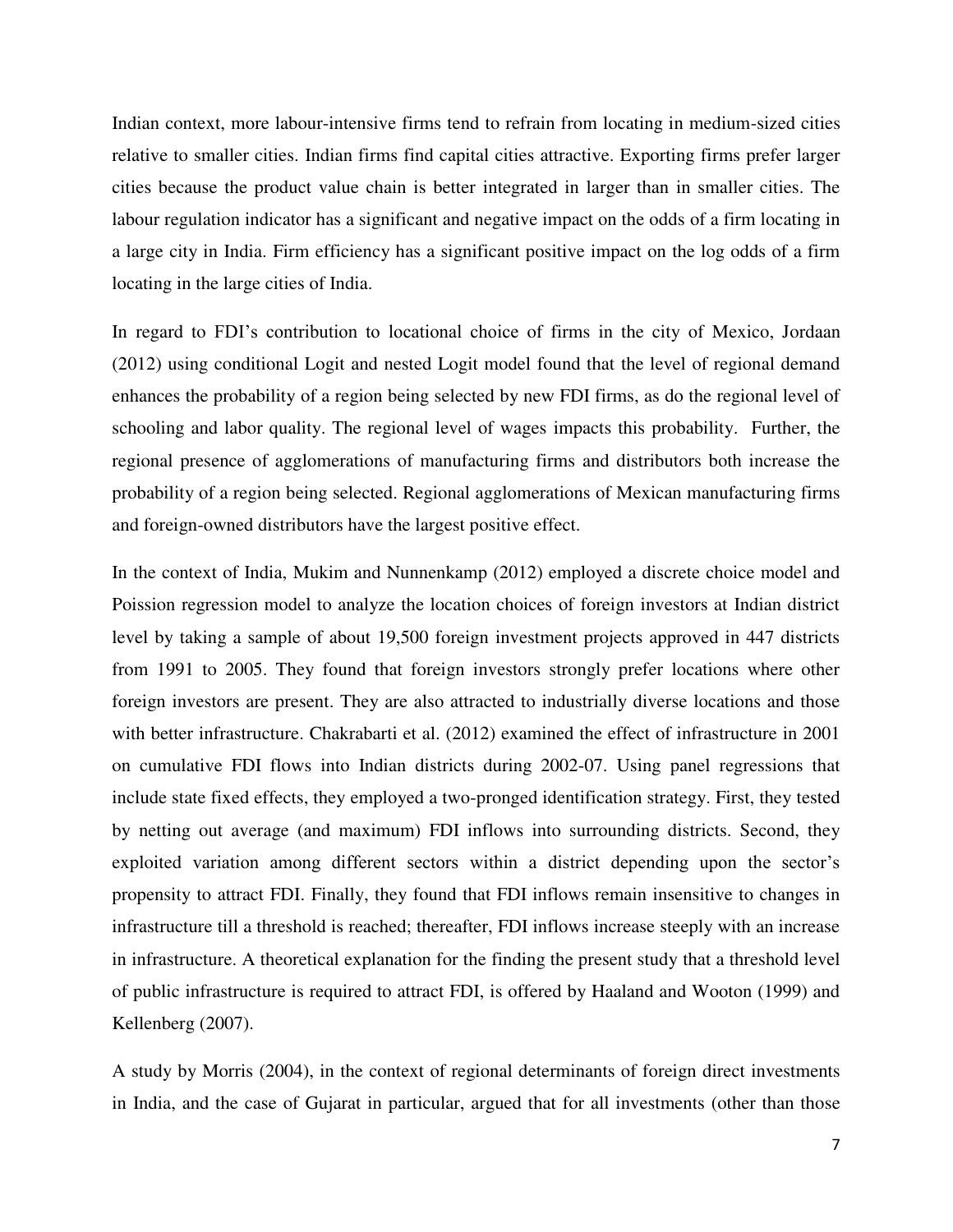strictly confined to locations due to their requirements of either natural resources or the need to be very close to markets) it is the regions with metropolitan cities, that have the advantage in ‗headquartering' the country operations of MNCs in India, and therefore attract the bulk of FDI.

The above literature survey clearly indicates that firm-level studies and city-level data regarding firm locations are sparse in India. The few such studies include, Byrnes et al. (1999) pertaining to USA, Sridhar (2006) for India and China and Sridhar and Wan (2010) for India, China and Brazil. However, it is important to note that firm level data on the locational choice is important for assessing investment climate or highlighting crucial aspects of city-level governance and policies, which can thwart or promote their ability as engines of economic growth in India. This calls for the modeling on firm location in urban areas in India. This paper constitutes a small addition to the literature on determinants of industrial location in India and examines why industry locates or refrains from locating in large urban areas by using invaluable firm level financial data. Uniqueness of this exercise is the use of the firm level financial data to find out the determinants of firm location choice in India. The determinants of location choice of firms are very important to formulate policy prescriptions for urban based industrial policy.

## **III. DATABASE**

A major part of the data is collected from Capital line, an online database provided by Capital Market Ltd in India. The database provides firm level financial information of more than 13,000 companies. The study has also used Prowess database provided by CMIE (Centre for Monitoring Indian Economy) and Ace Equity plus Database. Sectoral data is sourced from the Website of Department of Industrial policy and Promotion (DIPP) and a monthly newsletter issued by DIPP known as SIA newsletter. Capital line database has been used to collect the data related to balance sheet, profit and loss account and financial statements of the different companies included in the sample.

The data was collected for 193 firms from 8 different sectors whose financial measures are available in 2012-13. Table 1 below shows the sector -wise distribution of the sample firms. The categorization of industry sectors in the present study is driven by the pattern of classification of sectors done by Reserve Bank of India (RBI). However, there are certain related sub- sectors of industries, and they are added in the sectors to obtain sufficient number of firms for the sample. The firms which have been selected in the study period have received FDI of 10 percent or more;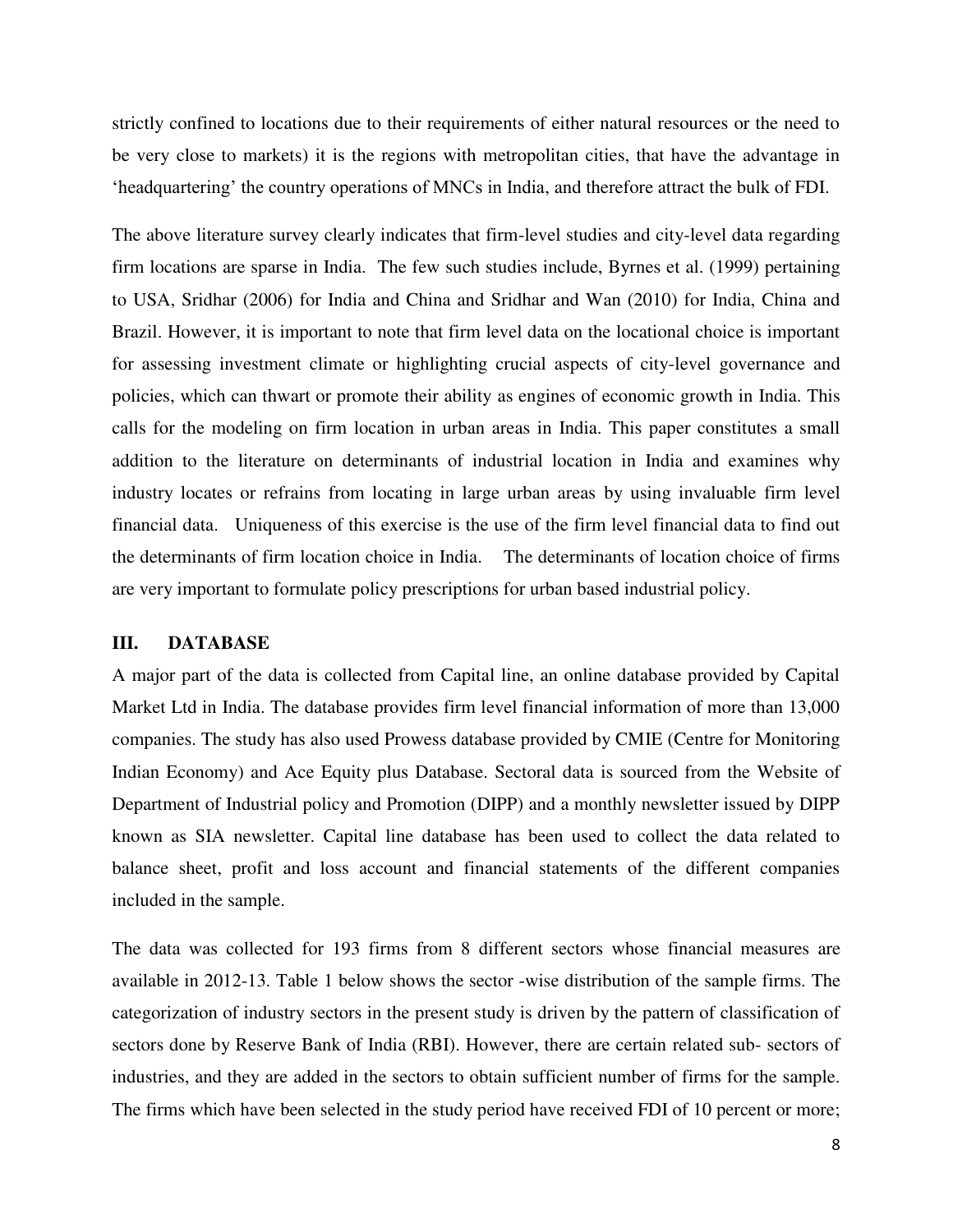such studies are selected to analyze the effect of FDI on firm location choice in India. A total of 6500 firms were checked from different industries related to manufacturing sector, which include 500 firms that were chosen for having received FDI of 10 percent or more. But, due to unavailability of data on different variables like exports, imports, capital etc. or firm merger or takeover etc., only 193 firms ultimately remained in the sample. The location of the firm is the registered head office of the firm provided by the firm in Capital line data base maintained by CMIE.

| <b>Industry/Sector</b>                                                         | <b>Frequency of firms</b> | $%$ of frequency |
|--------------------------------------------------------------------------------|---------------------------|------------------|
| Metal and Non metal, Steel and Iron                                            | 20                        | 10.36            |
| Engineering - power generation                                                 | 24                        | 12.44            |
| Electronics and electrical<br>appliances/equipments                            | 24                        | 12.44            |
| Food and dairy products - coffee, tea,<br>vanaspati, distilleries, sugar, fast | 24                        |                  |
| moving consumer goods (FMCG)                                                   |                           | 12.44            |
| Automobiles and auto ancillaries                                               | 30                        | 15.54            |
| Chemicals & allied products-                                                   | 24                        | 12.44            |
| Pharmaceuticals and biotechnology                                              | 22                        | 11.40            |
| <b>Textiles</b>                                                                | 25                        | 12.95            |
| Total                                                                          | 193                       | 100              |

#### **Table 1: Industry Distribution of Firms**

Source: Authors'

As shown in Table 1, eight different industries are considered for the study. The shares of frequencies of the firms in these 8 industries are almost equal ranging from 20 (i.e., metal and non metal, steel and iron) to 30 (i.e., automobiles and auto ancillaries). The large cities with the 10 lakh or more population, i.e., metropolitan cities in India are considered for the study as large cities have greater efficiency than small cities. Therefore, a firm has two options: either to locate in the large cities or to locate in small cities/towns with populations less than 10 lakhs. The study sample consists of 150 (or 78%) firms are located in 27 large cities and 43 (or 22%) firms are located in 39 small cities/towns with populations less than 10 lakh. Out of 27 large cities the highest number of firms are located in Mumbai (i.e., 43) followed by New Delhi (16), Kolkata (14), Chennai (12), Pune (11) and Bangalore (10). On the other hand, among the small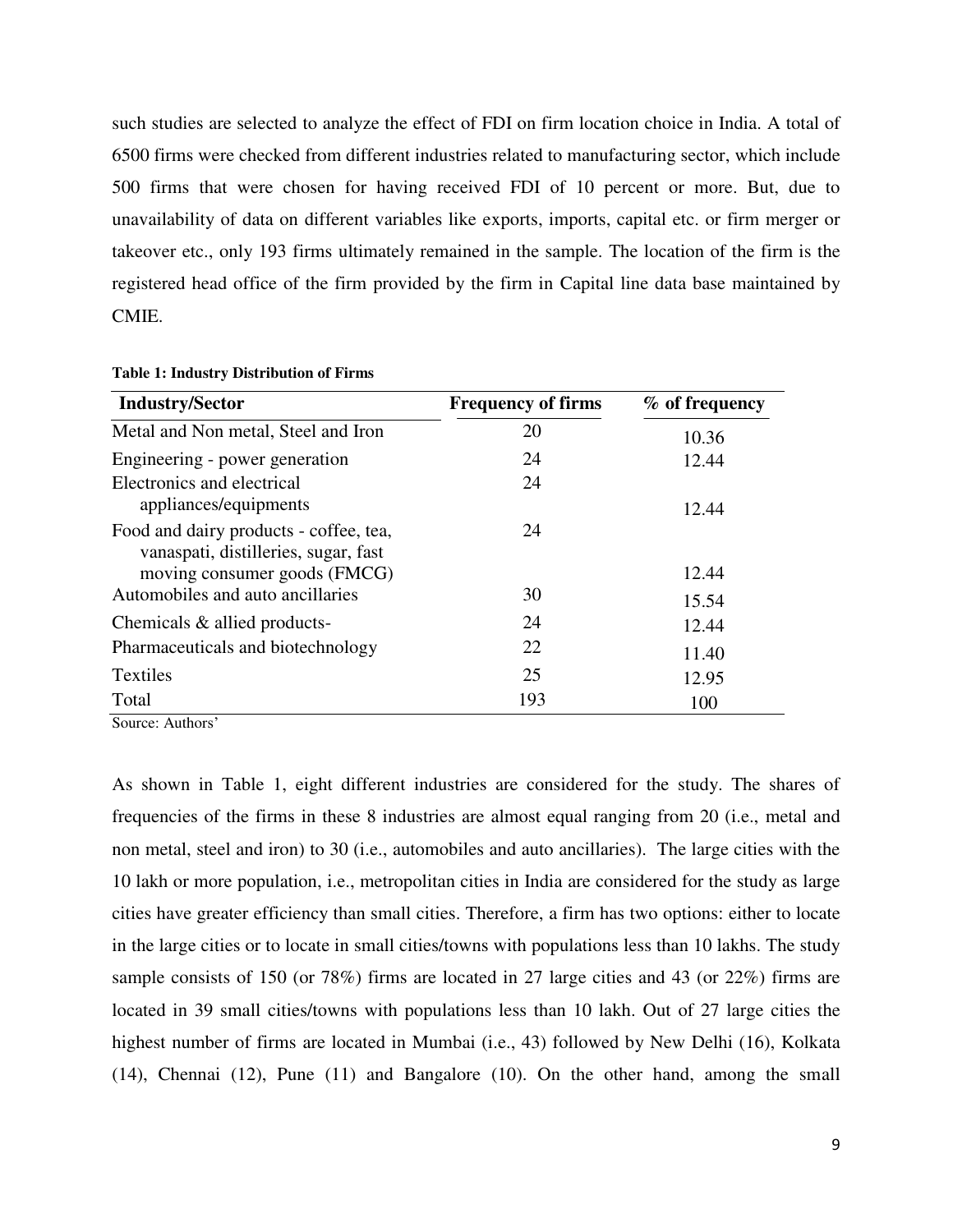cities/towns, the highest number of firms are located in Gurgaon (4) followed by Anand (2) and in other small cities/towns are having one firm each.

## **IV. EMPIRICAL FRAMEWORK FOR ESTIMATION OF DETERMINANTS**

The principal concern of this paper is to investigate whether or not firms choose large cities over small cities/towns and the reasons thereof. This problem can be quantified by dummy endogenous variables and hence the determinants of firm location choice may be estimated using a binary logit model.<sup>5</sup> The general framework for estimation of the model is as follows.

$$
ln\left[\frac{\rho_{ij}}{1-\rho_{ij}}\right] = \alpha_j + \beta_{1j} \cdot X_{1i} + \beta_{2j} \cdot X_{2i} + \dots + \beta_{kj} \cdot X_{ki} + \varepsilon_i \{i = 1, 2, 3, \dots, 193\} \dots \dots (1)
$$

Where ln is the base of natural logarithms;  $\rho_{ij}$  is the probability (defined by the standard cumulative logistic probability distribution function) of firm location choice of the *j*th firm in the large cities;  $(1-\rho_{ii})$  is the probability of the *j*th firm not locating in the large cities or agglomerations;( $X_{1i}$  ...  $X_{ki}$ ) is the independent variables for *j*th firm;  $\varepsilon$  is the random disturbance term; and  $\{\alpha_j, \beta_{1j}, \ldots, \beta_{kj}\}\$  is the intercept and slope parameters to be estimated. The model in equation (1) is inherently non-linear and estimated by the technique of non-linear maximum likelihood estimation.

Next, let the estimated model in equation (1) be equal to the equation below. The asterisk  $(*)$ indicates the estimated value of the probability and parameters in equation (1). Then,

$$
\rho_{ij}^* = \frac{\ln [\mathbb{Q} z_{ij}^* \; )}{\{1 + \ln [\mathbb{Q} z_{ij}^* \; )\}} \qquad \qquad (2)
$$

l

where *Zij*<sup>\*</sup> is the estimated logit and is equal to:

$$
ln\left[\frac{\rho_{ij}^{*}}{1-\rho_{ij}^{*}}\right] = \left[\alpha_j^{*} + \beta_{1j}^{*}.X_{1i} + \beta_{2j}^{*}.X_{2i} + \dots + \beta_{kj}^{*}.X_{ki}\right]
$$

 $<sup>5</sup>$  A presentation on statistical assumptions and construction of logit model is available in Chapter 17 of Green</sup> (2011).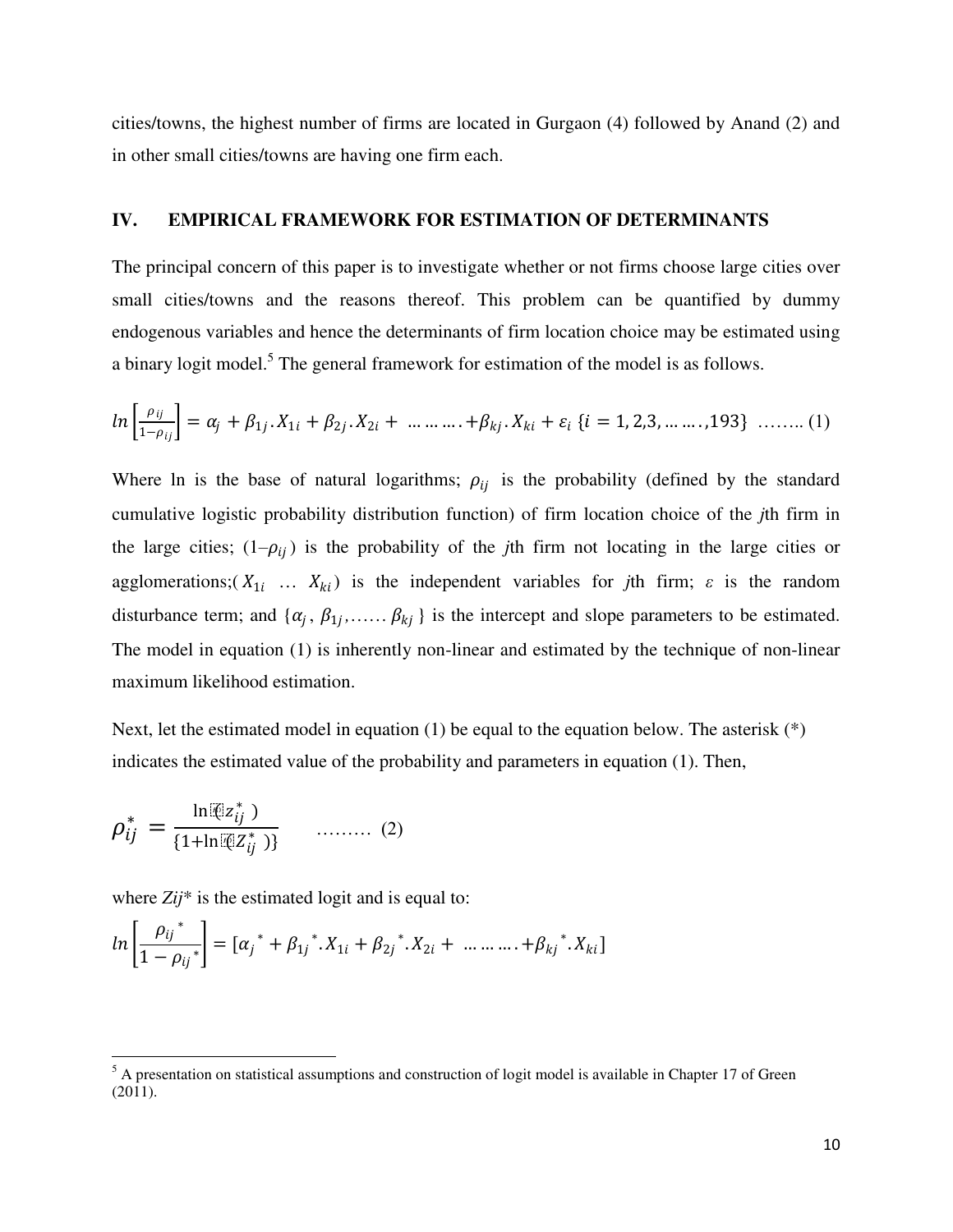Thus, equation (2) gives the estimated probability of the location choice of the *j*th firm, given the different independent variables. In this model, we have 11 independent variables. Table 2 lists all the independent variables along with their measurements used to investigate the location choice of firm in the large cities in India.

| Independent<br>variables | Variable definitions and measurement                                                                                                                                                                                                                                                                                                                                                                                                                                                                                                                                                                                                                                            |
|--------------------------|---------------------------------------------------------------------------------------------------------------------------------------------------------------------------------------------------------------------------------------------------------------------------------------------------------------------------------------------------------------------------------------------------------------------------------------------------------------------------------------------------------------------------------------------------------------------------------------------------------------------------------------------------------------------------------|
| Age                      | The number of years since the firm has come into existence. For example if the<br>firm was started in 1980 and study period is 2013. The age is 2013-1980=<br>33 years.                                                                                                                                                                                                                                                                                                                                                                                                                                                                                                         |
| Capital                  | The amount of expenditure incurred on the purchase of capital like machinery<br>in a year.                                                                                                                                                                                                                                                                                                                                                                                                                                                                                                                                                                                      |
| Output                   | The total amount or value of revenue from the different outputs in the form<br>products which a firm receives.                                                                                                                                                                                                                                                                                                                                                                                                                                                                                                                                                                  |
| Export                   | The revenue earnings in forex.                                                                                                                                                                                                                                                                                                                                                                                                                                                                                                                                                                                                                                                  |
| Working capital          | Current assets - current liabilities.                                                                                                                                                                                                                                                                                                                                                                                                                                                                                                                                                                                                                                           |
| <b>Fixed asset</b>       | The total amount spent on the purchase of fixed assets like buildings etc by a<br>firm.                                                                                                                                                                                                                                                                                                                                                                                                                                                                                                                                                                                         |
| Operating profit         | Operating profit is the profit earned from a firm's normal core business<br>operations. This value does not include any profit earned from the firm's<br>investments, such as earnings from firms in which the company has partial<br>interest, as before deductions of applicable interest and taxes owed are<br>made. Operating profit is calculated using the following formula:<br>Operating Profit = Operating Revenue $-$ Cost of Goods Sold (COGS) $-$<br><b>Operating Expenses - Depreciation and Amortization</b>                                                                                                                                                      |
| Material cost            | Total amount of expenditure done in order to purchase raw material and other<br>inputs used in the firm.                                                                                                                                                                                                                                                                                                                                                                                                                                                                                                                                                                        |
| Imports                  | The revenue expenses in forex:                                                                                                                                                                                                                                                                                                                                                                                                                                                                                                                                                                                                                                                  |
| <b>Sales</b>             | Here we have taken Gross sales. Sales revenues usually refer to the sum of<br>money owed or paid by the company for sales of goods and services. It<br>includes return, depreciation etc.                                                                                                                                                                                                                                                                                                                                                                                                                                                                                       |
| <b>FDI</b>               | FDI is normally described as active role of a foreign investor in the risk capital<br>of an existing or a new undertaking and also having a say in the<br>management. The most common form of FDI flow is through participation<br>in risk capital of the host country's joint stock companies (as per OECD<br>IMF recommendations). As per IMF OECD definition, FDI is considered<br>as foreign investment of 10 percent or more in the shareholding pattern of<br>the company. The foreign investment include oversees body (government<br>nongovernment), off shore investment etc. Most importantly, percentage<br>share of capital is used to measure the FDI in our case. |

**Table 2: Variable Descriptions** 

Source: Authors' compilation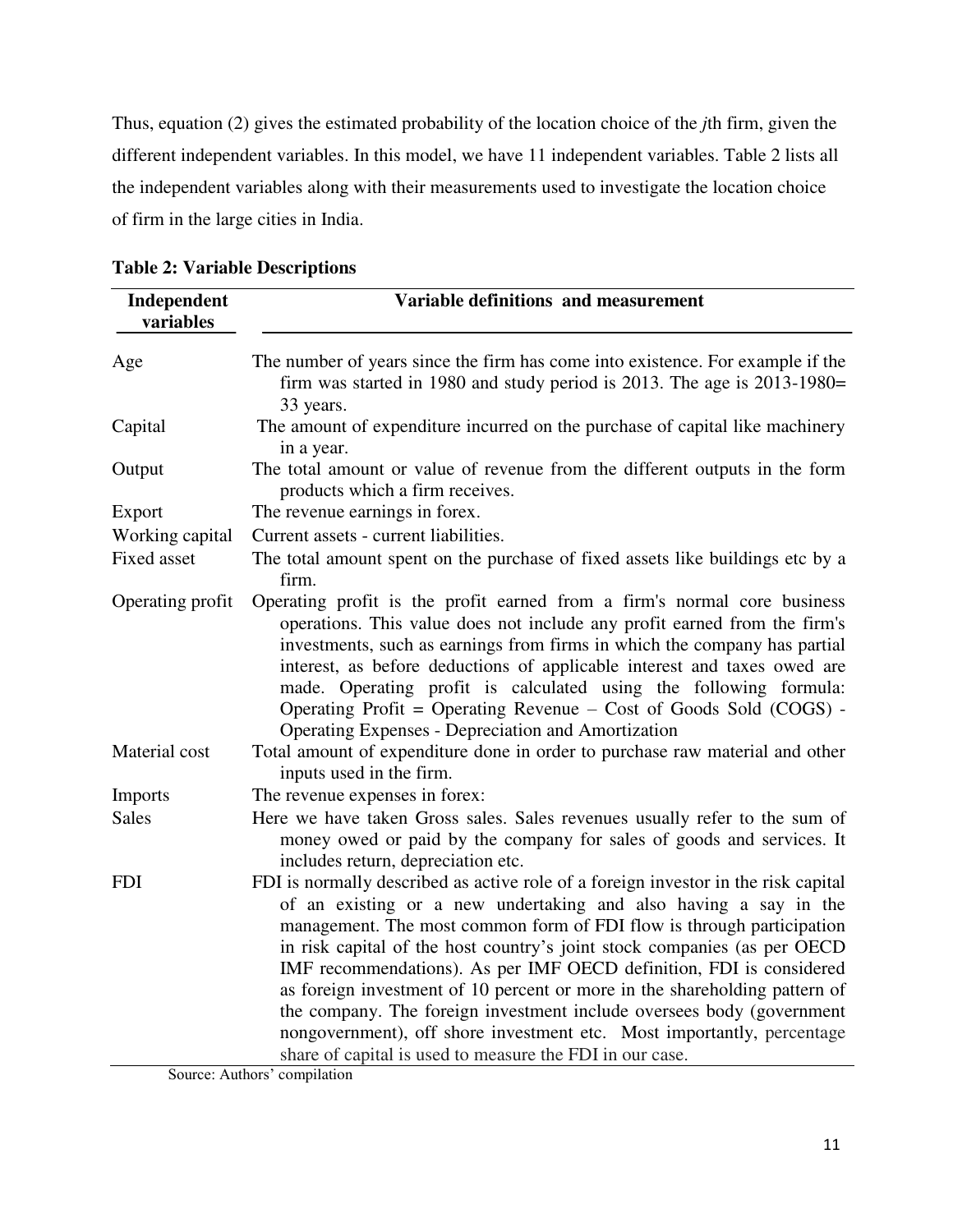## **V. RESULTS OF ESTIMATION**

Table 3 details the means, standard deviations, minimum, maximum, and coefficient of variation (CV) values for the variables used for the regression analysis. Most importantly, the CV aims to describe the dispersion of the variables in a way that does not depend on the variable's measurement unit. The higher values of CV for total amount capital value, total value of fixed assets, total value of working capital, value of operating profits, indicate the greater dispersion in these variables. On the other hand, age of the firm, percentage of FDI, total value of sales show the lower dispersion in these variables. Most importantly, the dummy variable of firm's location choice indicates that if the firm is located in large cities (pollution 10lakh or more) then the value is one and if the firm is not located in large cities, the value of the dummy variable is zero. In our sample 78 percent of firms are located in large cities in India.

| Variables                 | Mean    | Standard<br>Deviations | Minimum        | Maximum  | Coefficient of variations |
|---------------------------|---------|------------------------|----------------|----------|---------------------------|
| Location                  | 0.78    | 0.42                   | $\overline{0}$ |          | 53.7                      |
| Age (in yeras)            | 41.87   | 22.75                  | 13             | 150      | 54.3                      |
| Output (in Rs crores)     | 2889.64 | 7346.74                | $-34.5$        | 48295.22 | 254.2                     |
| Capital (in Rs crores)    | 2428.62 | 7641.86                | $-119.9$       | 84844.87 | 314.7                     |
| Exports (in Rs crores)    | 457.23  | 1176.32                | $\overline{0}$ | 8829.17  | 257.3                     |
| Working capital (WC)      |         |                        |                |          |                           |
| (Rs crores)               | 715.10  | 2193.07                | $-2691.5$      | 23126.9  | 306.7                     |
| Fixed assets (FA) (in Rs  |         |                        |                |          |                           |
| crores)                   | 2880.84 | 9223.71                | $-106.27$      | 89534.09 | 320.2                     |
| Operating profit (OP) (in |         |                        |                |          |                           |
| Rs crores)                | 450.99  | 1365.41                | $-48.16$       | 11353.75 | 302.8                     |
| Material cost(MC) (in Rs  |         |                        |                |          |                           |
| crores)                   | 1674.34 | 4609.57                | $\overline{0}$ | 32535.40 | 275.3                     |
| Imports (in Rs crores     | 625.24  | 1612.27                | $\overline{0}$ | 11558.34 | 257.9                     |
| Sales (in Rs crores)      | 3022.37 | 7616.39                | $\overline{0}$ | 50328.95 | 252.0                     |
| Percentage of FDI (FDI)   | 44.18   | 24.80                  | 10             | 94.45    | 56.1                      |

## **Table3: Descriptive statistics**

Note: The calculation is based on 193 observations. Source: Authors'

Table 4 shows the raw correlation coefficient. The values of the correlation coefficients  $(r^2)$  show that the firm location choice is positively associated with age of the firm (i.e.,  $r^2$  is 0.25), percentage of FDI (i.e.,  $r^2$  is 0.08), operating profits (i.e.,  $r^2$  is 0.09), total sales value (i.e.,  $r^2$  is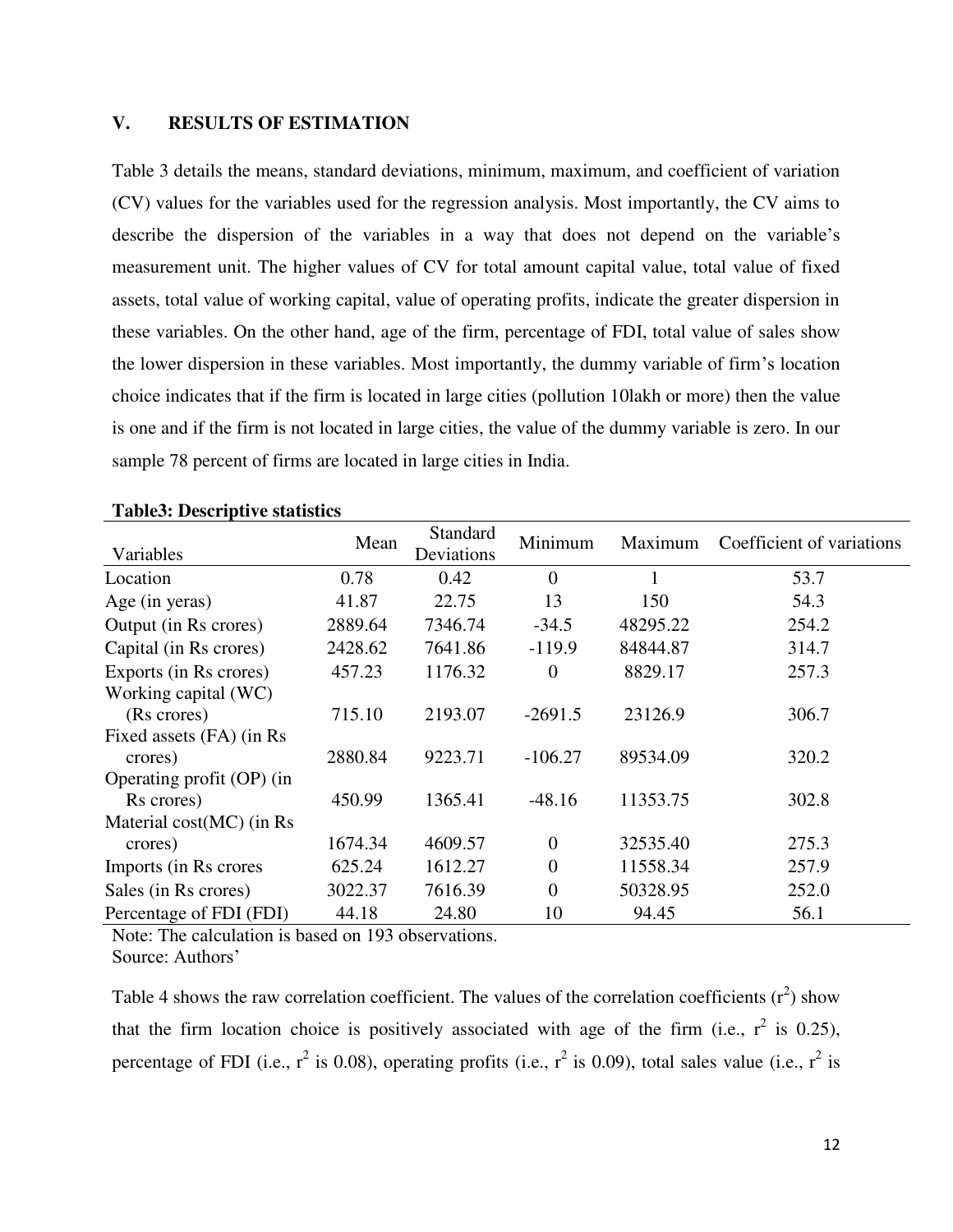0.06). On the other hand, firm location choice is negatively associated with total value (i.e.,  $r^2$  is -0.09) and imports value (i.e., r2 is - 0.01).

| Variables      | Location | Age     | Output  | Capital | <b>Exports</b> | <b>WC</b> | FA      | <b>OP</b> | MC           | Imports | <b>Sales</b> | <b>FDI</b> |
|----------------|----------|---------|---------|---------|----------------|-----------|---------|-----------|--------------|---------|--------------|------------|
| Location       | 1.00     |         |         |         |                |           |         |           |              |         |              |            |
| Age            | 0.25     | 1       |         |         |                |           |         |           |              |         |              |            |
| Output         | 0.05     | 0.13    | 1       |         |                |           |         |           |              |         |              |            |
| Capital        | 0.02     | 0.16    | 0.74    | 1       |                |           |         |           |              |         |              |            |
| <b>Exports</b> | $-0.09$  | $-0.03$ | 0.66    | 0.48    | 1              |           |         |           |              |         |              |            |
| <b>WC</b>      | 0.05     | 0.13    | 0.75    | 0.64    | 0.33           | 1         |         |           |              |         |              |            |
| FA             | 0.03     | 0.14    | 0.78    | 0.97    | 0.49           | 0.64      | 1       |           |              |         |              |            |
| <b>OP</b>      | 0.09     | 0.19    | 0.90    | 0.88    | 0.47           | 0.81      | 0.90    | 1         |              |         |              |            |
| MC             | 0.06     | 0.06    | 0.94    | 0.57    | 0.71           | 0.63      | 0.60    | 0.74      | $\mathbf{1}$ |         |              |            |
| <b>Imports</b> | $-0.01$  | 0.02    | 0.83    | 0.70    | 0.82           | 0.53      | 0.74    | 0.69      | 0.79         | 1       |              |            |
| <b>Sales</b>   | 0.06     | 0.14    | 0.99    | 0.77    | 0.65           | 0.75      | 0.80    | 0.92      | 0.93         | 0.82    |              |            |
| <b>FDI</b>     | 0.08     | 0.15    | $-0.06$ | $-0.12$ | $-0.05$        | $-0.05$   | $-0.13$ | $-0.09$   | $-0.07$      | $-0.07$ | $-0.07$      |            |

|  | <b>Table 4: Simple correction coefficients</b> |  |
|--|------------------------------------------------|--|
|--|------------------------------------------------|--|

*Note:* Description of notations is as given in Table 3. Source: Authors'

Table 5 presents the estimation results of three models by considering all the 193 firms. All results are presented by the estimated intercept and slope coefficients and their standard errors. In addition, goodness of fit for the entire model is presented by the log-likelihood test statistic and chi-square test. The test showed significant results for all models. Estimated coefficients of all the variables are statistically significant, except the coefficient of the percentage of FDI and imports values. Among the independent variables, age of the firms, value of output, value of capital, value of exports, value of working capital, value of fixed assets, value of operating profits, value of material costs, and value of sales indicated significant influence on firm location choice in large cities. For expositional purposes, all results are interpreted according to statistically significant coefficients.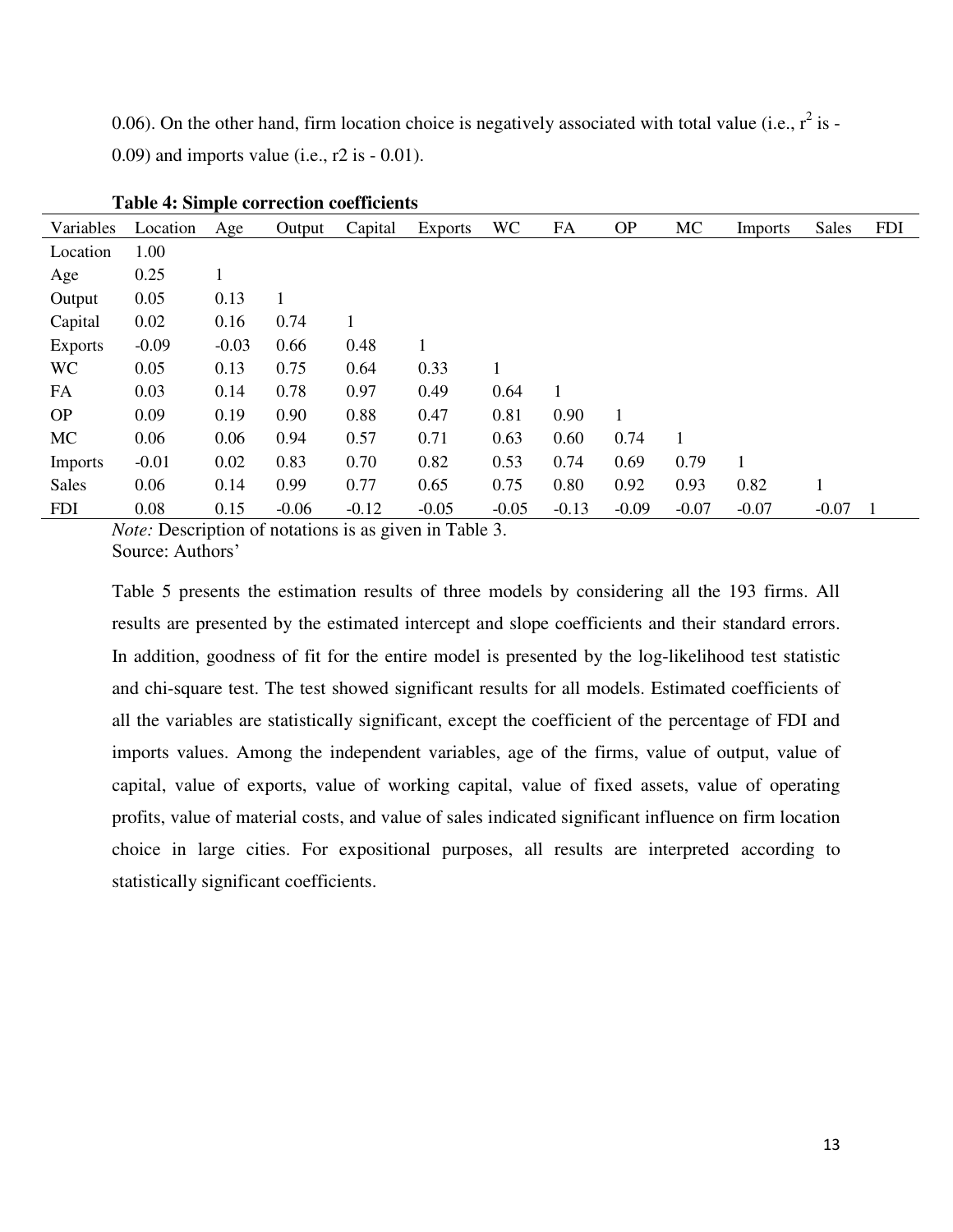| <b>Independent Variables</b> | Model 1    | Model 2    | Model 3    |
|------------------------------|------------|------------|------------|
| Age                          | $0.039***$ |            | $0.036***$ |
|                              | (0.013)    |            | (0.012)    |
| Output                       | $-0.102**$ | $0.0153*$  |            |
|                              | (0.059)    | (0.009)    |            |
| Capital                      | $-0.108**$ | $-0.003$   |            |
|                              | (0.051)    | (0.005)    |            |
| <b>Exports</b>               | $-0.106*$  | $-0.059**$ | $-0.065**$ |
|                              | (0.043)    | (0.026)    | (0.031)    |
| Working capitals             | $0.001*$   |            | 0.057      |
|                              | (0.001)    |            | (0.215)    |
| Operating profits            | $0.002*$   |            |            |
|                              | (0.001)    |            |            |
| <b>Fixed asset</b>           | $0.079*$   |            |            |
|                              | (0.041)    |            |            |
| <b>Material</b> costs        | $0.063*$   |            |            |
|                              | (0.033)    |            |            |
| Imports                      | $-0.017$   |            |            |
|                              | (0.562)    |            |            |
| <b>Sales</b>                 | 0.459      |            | $0.143*$   |
|                              | (0.663)    |            | (0.081)    |
| Percentage of FDI            | 0.003      | 0.007      | 0.002      |
|                              | (0.008)    | (0.007)    | (0.008)    |
| Intercept                    | $-0.286$   | $0.931**$  | $-0.184$   |
|                              | (0.534)    | (0.36)     | (0.492)    |
| No. of observation           | 193        | 193        | 193        |
| -2 Log likelihood            | $-84.69$   | $-98.15$   | $-91.72$   |
| Chi-square                   | 35.35***   | $8.45*$    | 21.31***   |
| <b>Estimated probability</b> | 0.876      | 0.795      | 0.828      |

**Table 5: Binary Logit model estimates of locational choice of firms in large cities in India** 

*Source:* Estimated by using equations (1) and (2). Figures in the parentheses are standard errors. \*\*\*, \*\*, or \* indicates that the *t*-statistic is significant at 1, 5, or 10 percent level.

*Notes:* For model 1 -3, dependent variable is whether firm located large or small city (1 if located in large cities, 0 otherwise).

The estimated coefficient of age variable is positive and statistically significant in Model 1 and 3. This means that other things being the same, the odds are in favor of the firms locating in the large cities than the small cities in India. This result is consistent with the known fact that large cities provide greater efficiency than the small cities. This also indicates that old firms largely prefer to locate in the large cities in India than in smaller ones. Interestingly, the value of total output is negative in Model1 but it is positive in Model 2. On the other hand, total value of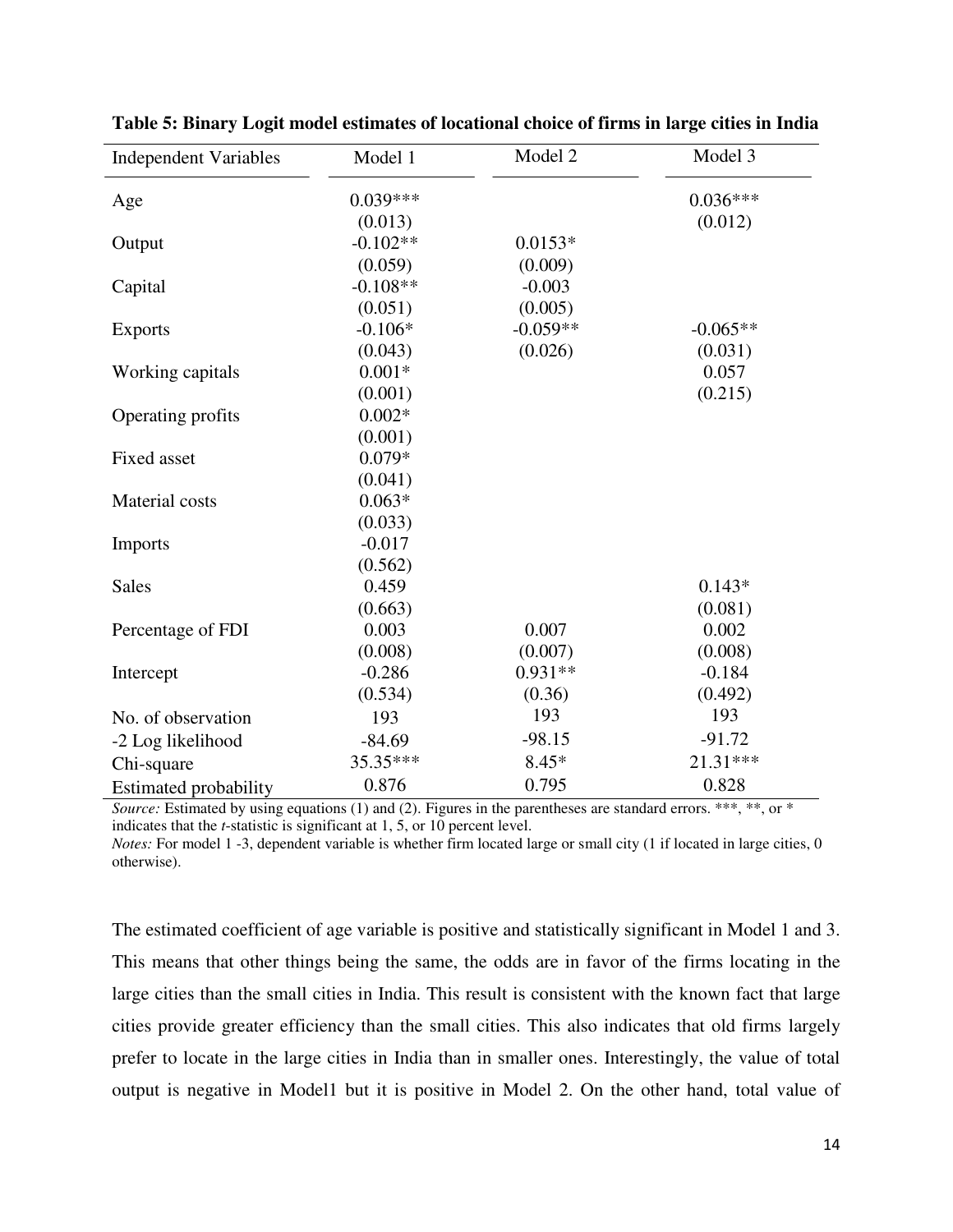capital also has a negative effect. This means that, other thing being equal, firms with higher level of output and capital (i.e., large firm) have a lower probability to locate in the large cities than in the small cities. In particular, a 1 percent increase in total value of output (or capital) lead to decline of 0.10 (or 0.11) in the logarithm of the odds that the firm will choose to locate in the large cities. This indicates that large firms (in terms of total value of capital and output) mainly prefer to locate in the small cities than large cities. The estimated coefficient of total value of exports is negative in Model 1-3. The value of the coefficient in Model1 shows that a 1 percent increase in the total value of firm's export leads to a decline of 0.11 in the logarithm of the odds that the firm will choose to locate in a large city. The estimated coefficients of total value of working capital and total value of fixed assets -variables are positive in model 1. This means that, other things being equal, firms with higher value of working capital and fixed assets have a higher probability to locate in the large cities than small cities in India. The impact of total value of operating profits and material costs is positive. The result implies that a 1 percent increase in the total value of operating profits (or materials cost) leads to an increase of 0.002 (or 0.063) in the logarithm of the odds that the firm will choose to locate in the large cities. Finally, the estimated coefficient of total sales value is positive and statistically significant. This means that, other things being equal, higher value of firm's sales have a higher probability of locating a firm in the large city than a small city. However, the study could not find any statistically significant effect of percentage of FDI used by the firms and total value of imports on the location choice of the firm in the large/small cities in India.

Using equation (2), the probability of location choice of firm in the large cities was calculated and is presented in the last row of Table 5. The estimated probability is relatively higher for models 1, 2 and 3. Notably, it is the lowest for model 2 and the highest for model 1.

## **VI. Discussions**

This paper has brings to light various important and interesting results than previous studies on the topic (Sridhar and wan, 2010, etc). The mixed effect of total output value and negative effect of capital amount (which is used to buy machinery) indicates that the large firms tend to refrain from locating in the large cities in India. This is because of the likely higher costs of doing business such as costs on real estate, skills attrition, etc. This result is in line with findings of Sridhar (2006). Age of the firm which is measured by year of establishment has a significant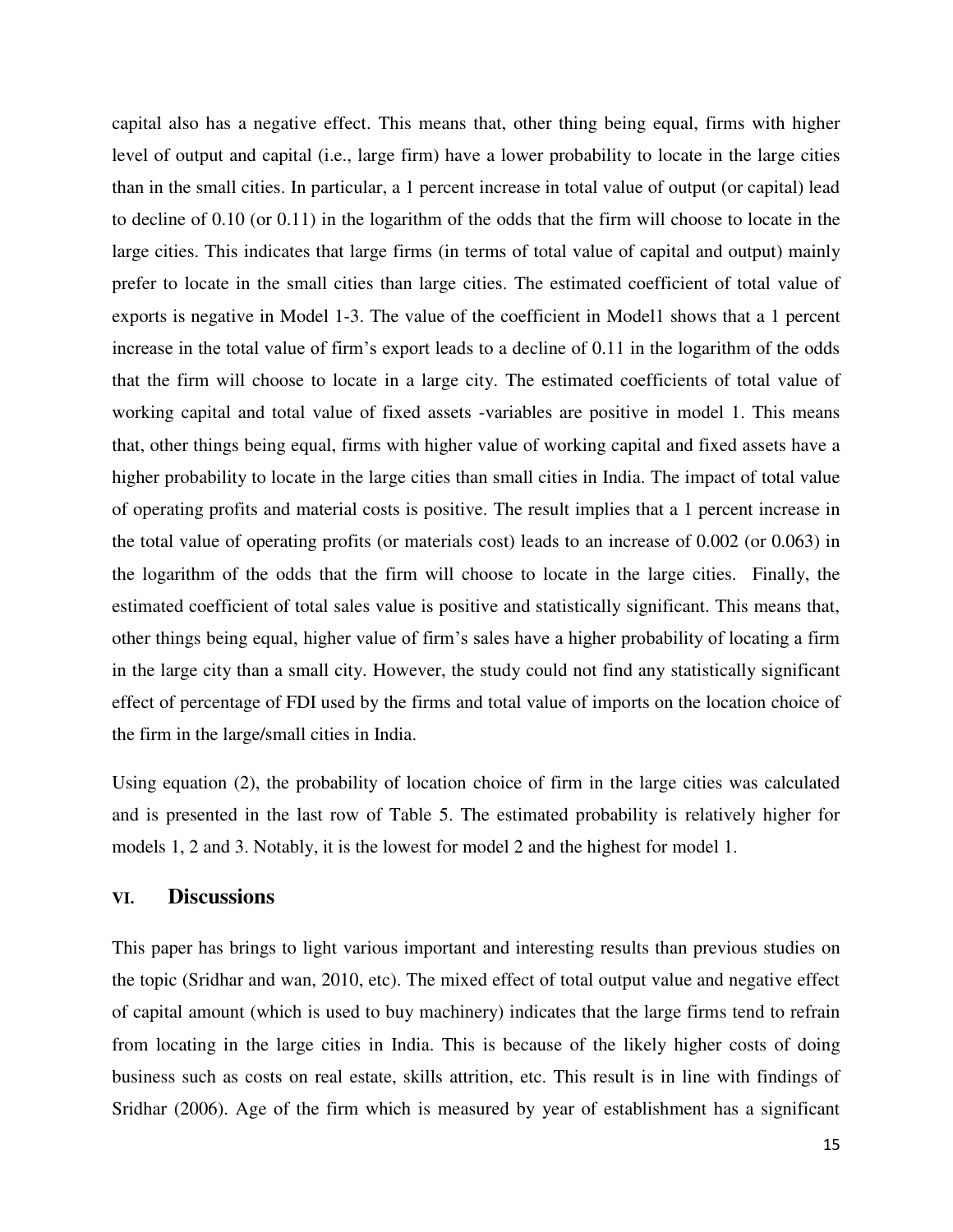effect on the firm location choice in the large cities in India. This result indicate that though the old firm would have preferred to locate in the large cities, it may not be case for the new firms, i.e., new firms are locating in the small cities in India as small cities have lower rent, lower wage rate etc.

The total value of exports has a negative effect of firm location choice in the large cities in India. In other words, major exporting firms prefer small cities than large cities in India. This result supports the NEG model (Krugman and Elizondo, 1996) and the empirical findings of Brülhart and Sbergami (2009) and Ades & Glaeser (1995). It indicates that India's trade liberalization has transformed the firm location choice. Domestic firms which produce output for the domestic consumer prefer to locate in the large cities in order to reduce transport cost and also proximity to inputs. On the other hand, firms that produce output to meet foreign demand (export) prefer to locate in the small cities or hinterlands or small towns to reap the advantage of low cost production through the low land rent, wages etc.

On the other hand, volume of working capital is dependent on nature of business of a firm. This is the capital of the firm used in its day-to-day trading operations, calculated as the current assets minus the current liabilities. In other words, the current assets represent anything of value that is highly liquid. Working capital also gives investors an idea of the company's underlying operational efficiency. If a company's current assets do not exceed its current liabilities, then it may run into trouble of paying back creditors in the short term. The worst-case scenario is bankruptcy. This indicates that the amount of working capital always involves risk. Therefore, to minimize the risk, firm with higher working capital choose to locate in the large cities, or it may be the case that investors choose the firms which are located in the large cities for higher investment which in turn increases the higher working capital of the firm.

On the other hand, the total value of operating profit of a firm has a significant effect on the firm's location choice in large cities in India. The operating profit may reflect the company's financial situation more positively than that reflected by net profits. While positive operating profit may express the overall profit potential of a business, it does not guarantee that the business is not experiencing losses. Investment decision of an investor depends on operating profits as well the risks involved. Therefore, much alike the working capital, the amount of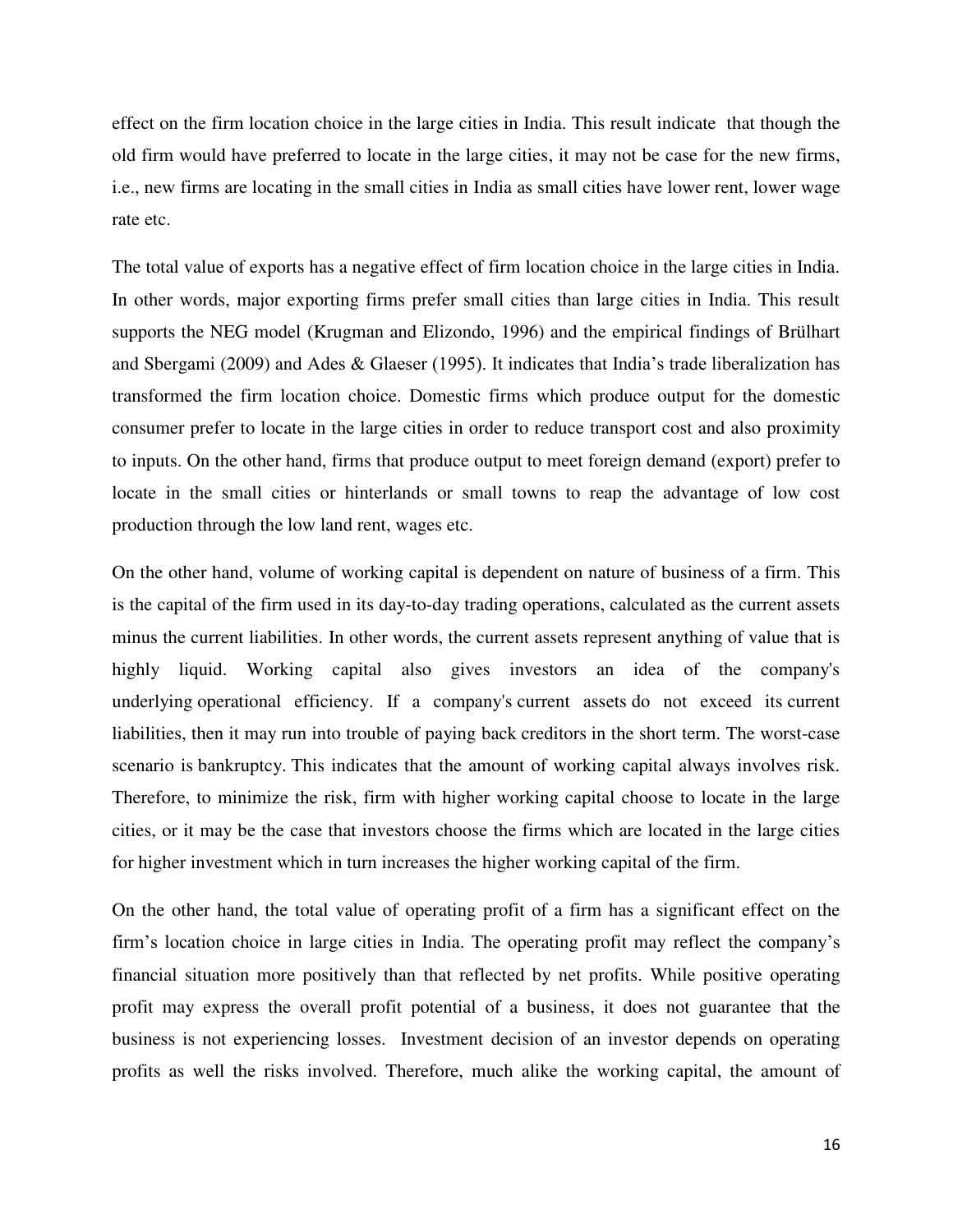operating profits of a firm has a positive impact on firm location choice in the large cities in India.

The estimated results show that higher the costs incurred on fixed assets by a firm, higher the propensity to locate in the large cities in India. This result supports the theoretical argument of NEG models, which predicts that firms choose to locate in the large cities as they can enjoy higher economies of scale by sharing the fixed cost (Krugman, 1991). The results clearly support the hypothesis that firms that invest more money on fixed costs prefer to locate in the large cities in order to reap the economies of scale.

Krugman (1991) explained that there is an advantage for firms or industries in locating in the large agglomerations as it provides a greater number of consumers with higher real wage (as consumers locate close to their suppliers which reduces transportation cost) and higher demand., Further, a firm enjoys economies of scale by reducing fixed cost through locating in the large agglomerations. This way, both consumers and firms stand to gain by being close to one another and increases returns on investment at the city level (Fujita, 2007). However, Lall et al. (2004) found that access to market through improvements in inter-regional infrastructure is an important determinant of firm level productivity, whereas benefits of locating in dense urban areas do not offset associated costs. Tripathi (2014) in his analysis of firm level data in 2004-05 from Annual Survey of Industries found that urban firms in Indian industry operate under decreasing returns to scale, i.e, urbanization is associated with negative external economies of scale that do not enhance productivity and do not drive urban growth and development. This indicates that though a firm may choose to locate in the large cities to reap advantage of low fixed costs, they may still face lower productivity due to other costs and also lack of suitable business acumen/ environment.

Higher material costs and sales values of firm have positive effect on location choice of firms in the large cities in India. This indicates that if a firm paying higher amount of money to buy raw materials, it tends to choose large cities for location. Firms that locate in the large cities incur higher cost in buying raw materials, but higher sales values could still persuade a firm to locate in the large cities, or it will be the case that due to higher demand in the large cities the firms locating in the large cities reap higher sales values.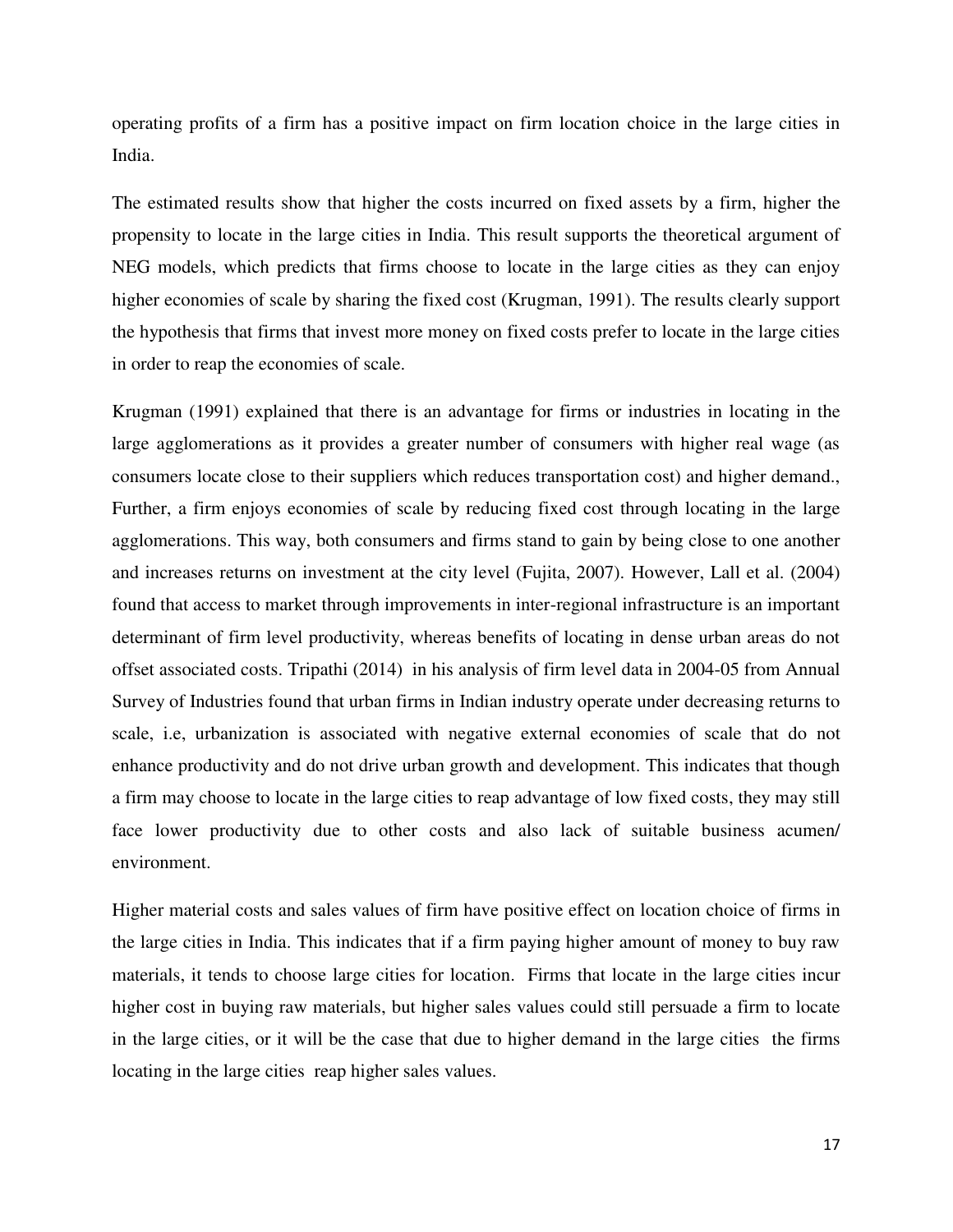Most importantly, the study found that the total value of imports and percentage share of capital of FDI have no statistically significant effect on the firm location choice in the large cities in India. This is a very important finding, and supports the empirical findings of Chakrabarti et al. (2012). They found that there is indeed a positive relationship between physical infrastructure and FDI inflows; the relationship is essentially non-linear with a "threshold level" of infrastructure after which the positive effect becomes significant. The findings of this paper also support their argument that Indian cities face a severe lack of adequate infrastructure. Therefore, it is clear that the small increase in infrastructure cannot yield a proportional rise in FDI inflows and promote location of multinational corporations in towns/cities. It is important to note here that the Report on Indian Urban Infrastructure and Services (GOI, 2011) estimated that Rs. 39.2 lakh crore at 2009-10 prices is required over the next 20-year period to reach the level of infrastructure needed to attract FDI inflows and sway the choice of firm location. Of this, the outlay on urban roads accounts for Rs 17.3 lakh crore (or 44 per cent). Therefore, this paper argues that strong governmental policy measures are essential for higher infrastructure investment which would help to cross the infrastructure threshold necessary to attract FDI and corresponding location of foreign enterprises.

## **VII. CONCLUSIONS AND POLICY IMPLICATIONS**

The present paper investigates the relevant economic determinants of firm location choice in the large cities (with population 10lakh and more) in India. Of the total 193 firms considered in this study, 150 (or 78%) are located in 27 large cities and rest 43 (or 22%) in 39 small cities/towns with populations less than 10 lakh. Out of total 6500 firms, the study has chosen for analysis 193 firms that have received FDI of 10 percent or more as full data set on other important variables such as, exports, imports, capital etc of these firms are available (for analysis) for the period 2012-13. These193 firm belongs to 8 different industry groups such as metal and non metal, steel and iron; engineering - power generation; electronics and electrical appliances/equipments; food and dairy products - coffee, tea, vanaspati, distilleries, sugar, FMCG; Automobiles and auto ancillaries; Chemicals & allied products; Pharmaceuticals and biotechnology; and Textiles.

The main findings from the estimation of binary logit can be summarized as follows. First, age (i.e., the year of establishment) of the manufacturing firm has a significant positive effect on firm location choice in the large cities in India. Second, large firms in terms of higher level of output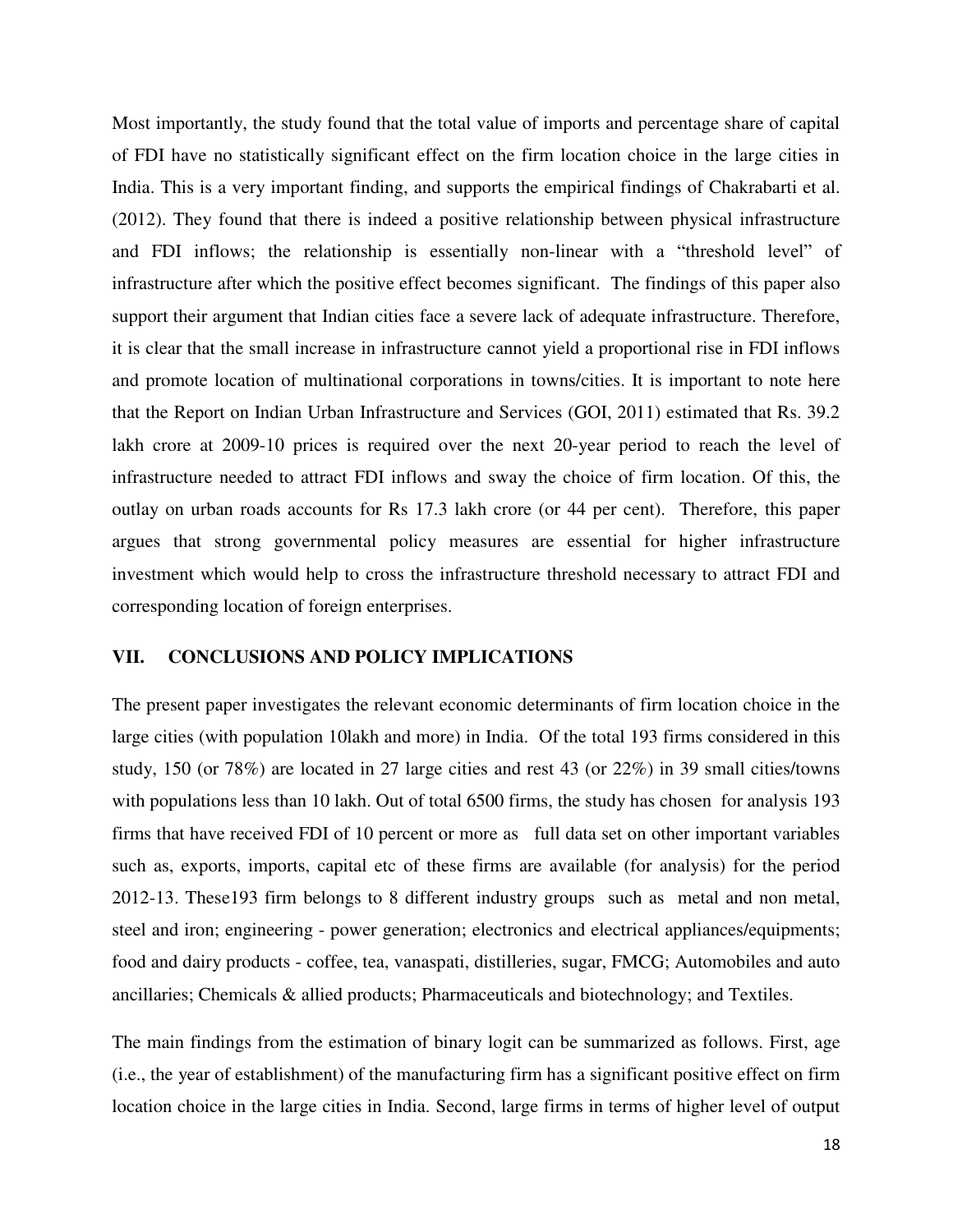and capital have a lower probability to locate in the large cities. Third, firms having higher export share of the output choose not to locate in the large cities in India. Fourth, firms having higher level of working capital and operating profits prefer to locate in the large cities than in the small cities to avoid risk. Fifth, firms that have higher level of fixed assets, material cost and higher sales values generally locate in the large cities. Finally, the study could not found any statistically significant effect of percentage of FDI in capital and total imports values on firm location choice in the large cities in India.

The findings carry several policy implications. First, the insignificant impact of the FDI percentage in capital on the location choice of firms clearly indicates that Indian cities largely lack the adequate infrastructure. Therefore, investment in urban infrastructure is essential to create favorable condition for the location of firms in large cities in India. Recently, the Government of India has launched several urban development policies and programmes to streamline urban infrastructure and service delivery systems, as a part of which Rs 98,000 crore (US\$ 15,329.26 million) has been allocated to build 100 smart cities in India. It is hoped that this policy will be helpful in persuading foreign firm to locate in the large cities of India. Locating foreign firms in the large cities or agglomerations will have higher spillover benefits than locating them in –smaller cities/towns. Therefore, large Indian cities need to be improved in such a way that these cities/towns become the natural destination of FDI. Further, the highest positive spillover effects that foreign firms can generate will be realized if they are located in the large cities than in smaller scale agglomerations in small cities/towns.

Second, to attract higher level of FDI at the firm level, in addition to make regulatory policies more flexible, government also needs to means to reduce production costs either by providing substantial subsidies or tax benefits to multinational enterprises (MNEs) or through the provision of public inputs such as infrastructure.

Third, government has to clearly distinguish the firms that produce goods for domestic markets from those produce goods for the international market. The results of empirical analysis conducted under this study as also theoretical reasoning indicate that it is always better to support the domestic firms to locate closer to large cities and to support exporting firms to locate away from the large cities or in the hinterland. This way, domestic firms can reduce production cost by reducing transport cost and exporting firm can reduce production cost by benefitting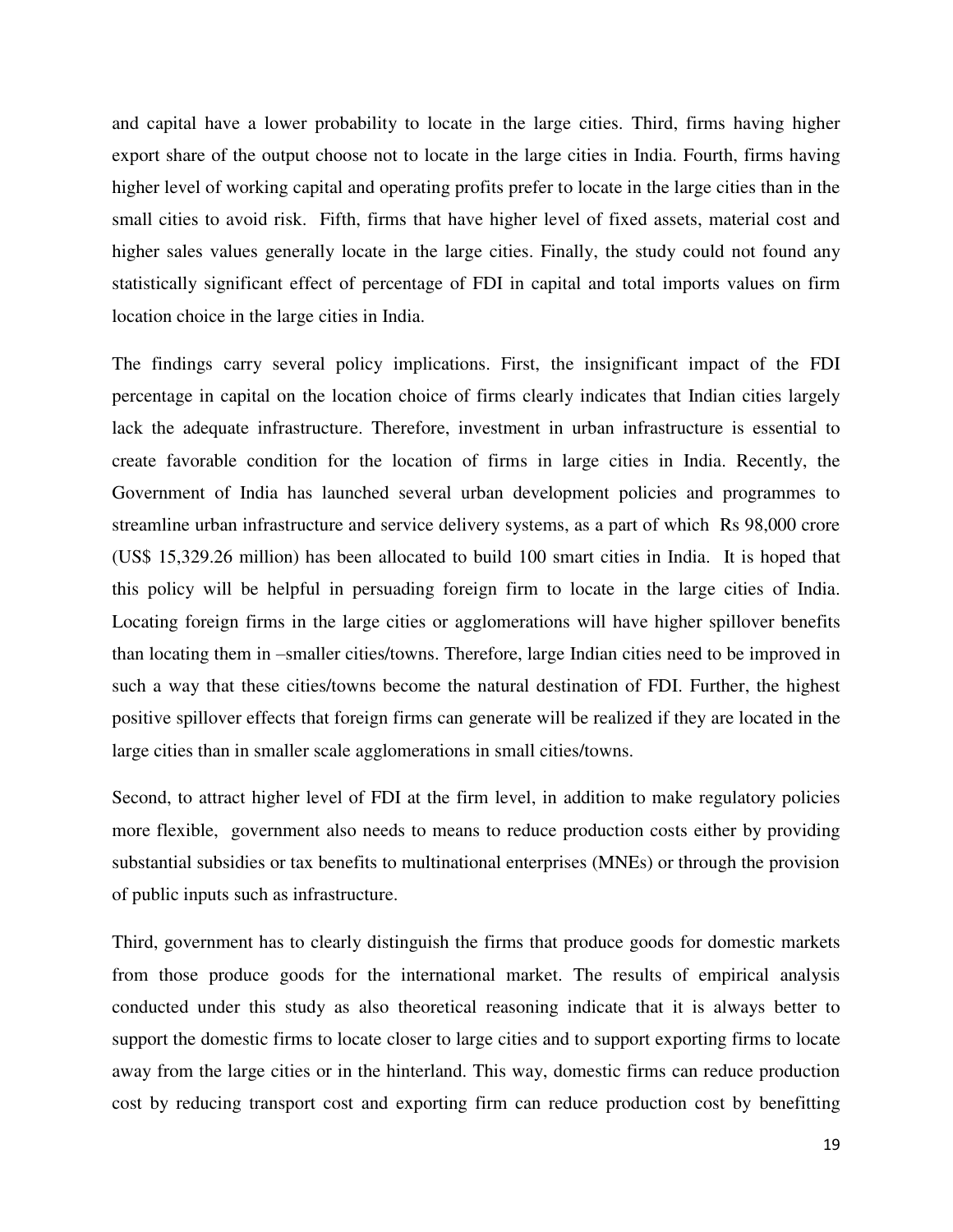from the lower wage rate lower land rent etc. in smaller towns/ hinterlands. In order to make this proposition practical, government needs to make sure that exporting firms can avail facilities such as connectivity with the port, supply of electricity etc in the small town or in the hinterland where the firms choose to locate.

Fourth, firms which are large in terms of amount of capital (i.e., machinery cost) and value of output need to locate in the small towns so that they can avail the benefits of lower wage rate, land rent etc in the smaller cities/towns and maximize profit. An additional bonus of this scheme would be reduction of pollution levels in the large cities. However, large firms with have higher level of working capital and operating profits can locate in the large cities to avoid risk of lower margin of profits as large cities provides higher level of consumer demand than in small cities.

The national licensing policy 1977 which mandates that new medium or large scale industries can't be set up in the standard urban areas of the metropolitan cities in India deters the exploitation of economies of scale of large agglomeration/cities. However, manifestly eco friendly firms should be allowed to locate in large cities so that they can enjoy increasing returns to scale and returns on investment. This will help not only to create industry lead urban sustainable growth in India but also to generate higher level of employment opportunities for the urban dwellers.

Finally, it is hoped that the findings of the paper will be helpful to promote urban-led industrial revolution and to transform Indian cities as the engines of growth. In this case, it is important to note that countries like England, Belgium, Germany, France, United States and Japan owe their present developed status to their early start on the industrialization front. Even after 69 years of Independence, India is yet to realize the benefits of low- cost urban-based industrial revolution. So, it is high time that the country took all necessary steps to promote urban-based and industryled economic growth in India.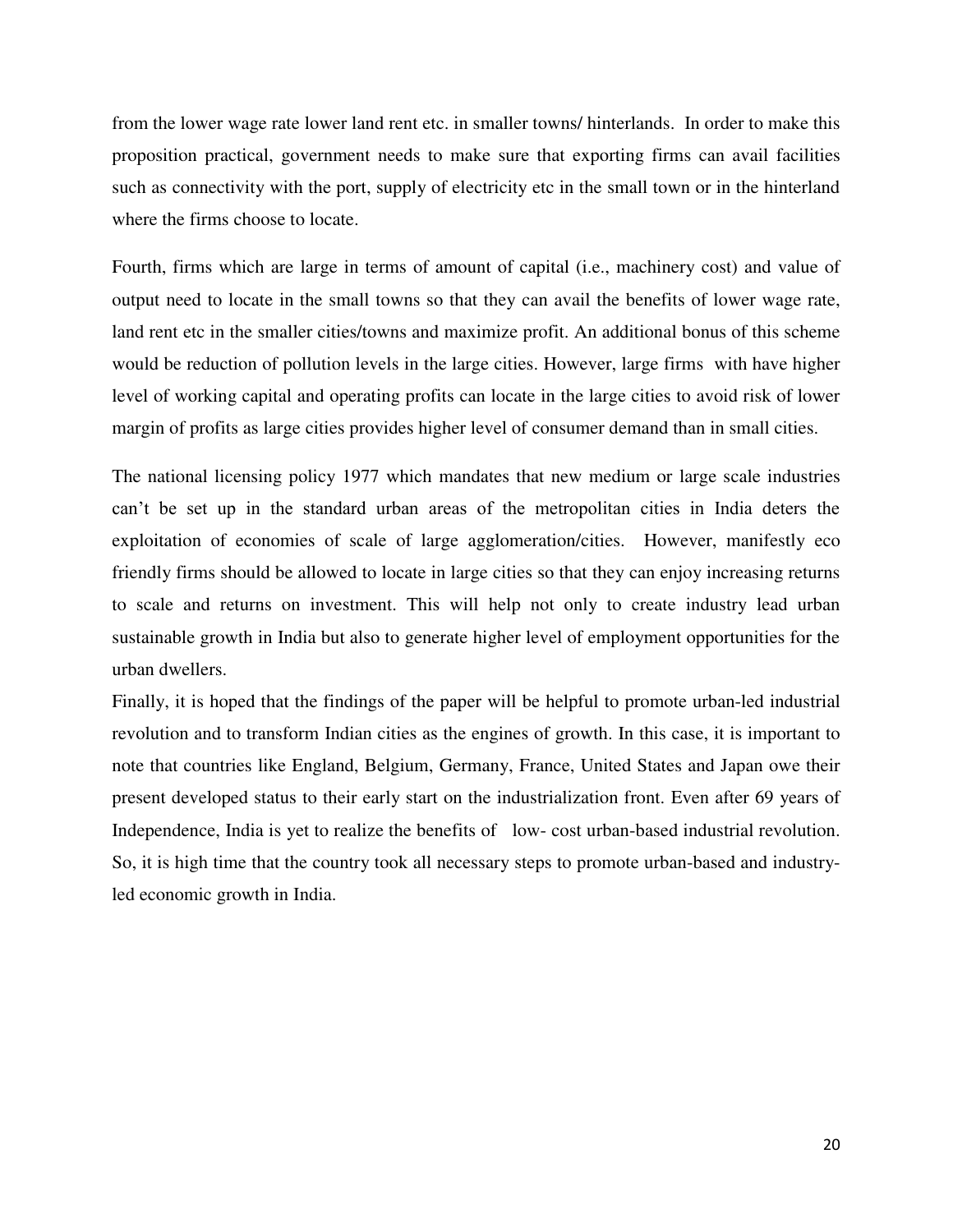### **REFERENCES**

- Ades, A.F. and Glaeser, E.L. 1995. Trade and Circuses: Explaining Urban Giants. *Quarterly Journal of Economics* 110 (1), 195–227.
- Brülhart, M. and Sbergami, F. 2009. Agglomeration and Growth: Cross-Country Evidence. *Journal of Urban Economics* 65 (1), 48–63.
- Byrnes, P., Marvel, M. and Sridhar, K.S. 1999. An Equilibrium Model of Tax Abatements: City and Firm Characteristics as Determinants of Abatement Generosity. *Urban Affairs Review*  34(6), 805-19.
- Chakravorty, S. 2003. Industrial Location in Post‐Reform India: Patterns of Interregional Divergence and Intraregional Convergence*. Journal of Development Studies* 40 (2), 120‐52.
- Chakravorty, S., Koo, J. and Lall, S.V. 2005. Do Localization Economies Matter in Cluster Formation? Questioning the Conventional Wisdom with Data from Indian Metropolises. *Environment and Planning A* 37 (2), 331-353.
- Chakrabarti, R., Subramanian, K., Meka, S. and Sudershan, K. 2012. Infrastructure and FDI: Evidence from District-level Data in India. Seminar Paper, Indian School of Business, Hyderbad. a contract a contract a contract a contract a contract a contract a contract a contract a contract a contract a contract a contract a contract a contract a contract a contract a contract a contract a contract a c http://www.isb.edu/faculty/KrishnamurthySubramanian/Images/FDI\_infra\_20Mar2012\_Re Stud.pdf. Accessed on 19th September, 2016.
- Duranton, G. 2008. Viewpoint: From Cities to Productivity and Growth in Developing Countries. *Canadian Journal of Economics* 41 (3), 689–736.
- Duranton, G. and Puga, D. 2004. Micro-Foundation of Urban Agglomeration Economies. In Henderson, J.V. and Thisse, J.-F. (eds). Handbook of Regional and Urban Economics, Vol. 4: *Cities and Geography*. Amsterdam, Elsevier: pp. 2063–2117.
- Fujita, M. 2007. The Development of Regional Integration in East Asia: From The Viewpoint of Spatial Economics. *Review of Urban and Regional Development Studies* 19 (1), 2–20.
- Government of India. 2011. High Powered Expert Committee Report on Urban Infrastructure and Services. Report available at www.niua.org/projects/hpec/finalreport-hpec.pdf. Accessed on 19th September, 2016.
- Green, W. H. 2011. *Econometric Analysis*. New York: Prentice Hall.
- Haaland, I.J. and Wooton, I. 1999. International Competition for Multinational Investment. *The Scandinavian Journal of Economics* 101(4), 631-649.
- Institute for Human Development (IHD). 2014. India Labour and Employment Report 2014: Workers in the Era of Globalization", Academic Foundation & Institute for Human Development, New Delhi. Available from http://www.ihdindia.org/ILER.html, accessed on 3rd March, 2016.
- Jordaan, J.A. 2012. Agglomeration and The Location Choice of Foreign Direct Investment: New Evidence from Manufacturing FDI in Mexico. *Estudios Economicos* 27 (I), 61-97.
- Kellenberg, K.D. 2007. The Provision of Public Inputs and Foreign Direct Investment. *Contemporary Economic Policy* 25(2), 170-184.
- Krugman, P. 1991. Increasing Returns and Economic Geography. *Journal of Political Economy* 99 (3), 483-499.
- Krugman, P. 1995. *Development, Geography, and Economic Theory*, MIT Press: Cambridge MA.